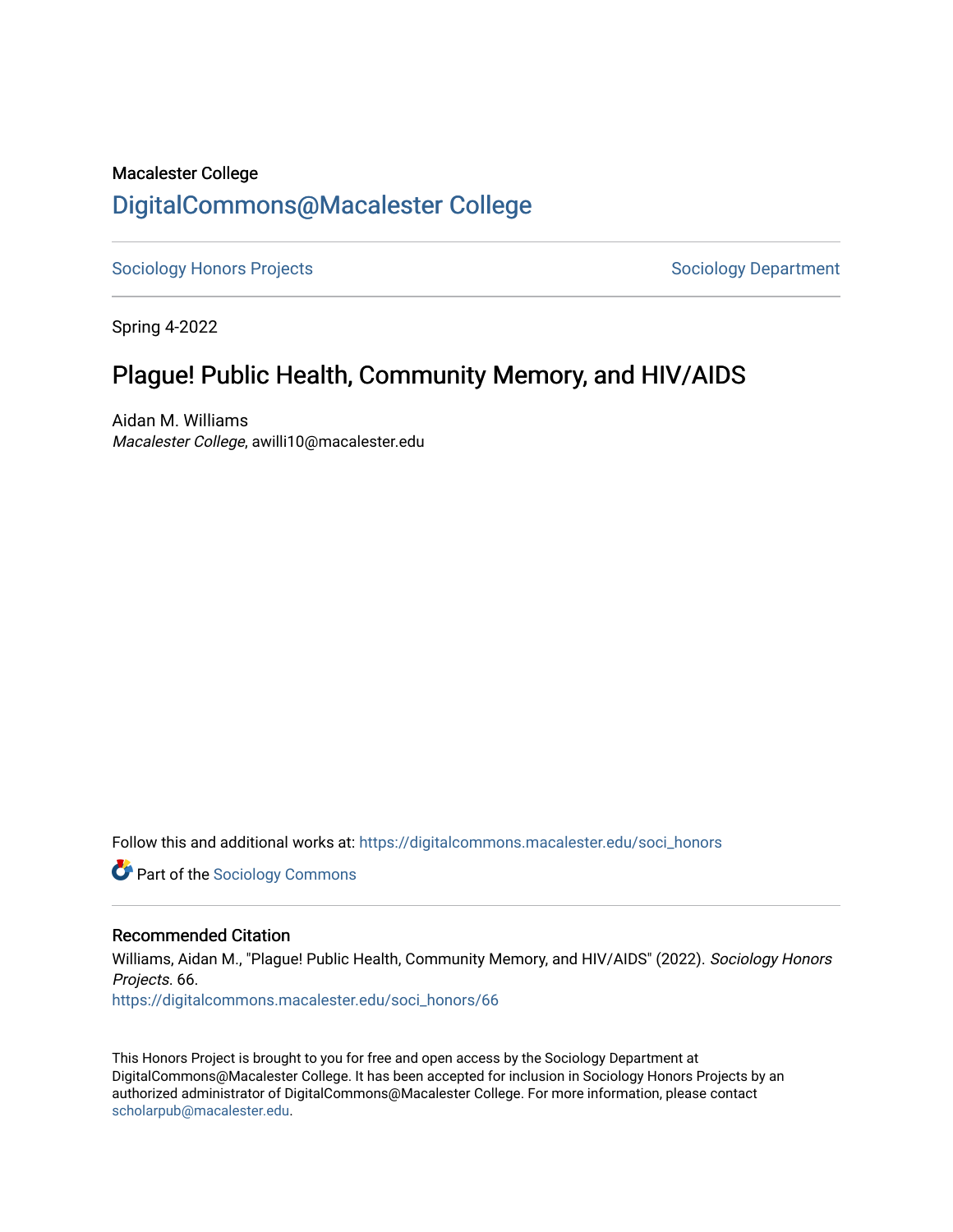Plague!

Public Health, Community Memory, and HIV/AIDS

By

Aidan Williams

Honors Thesis

Department of Sociology

Macalester College

Spring 2022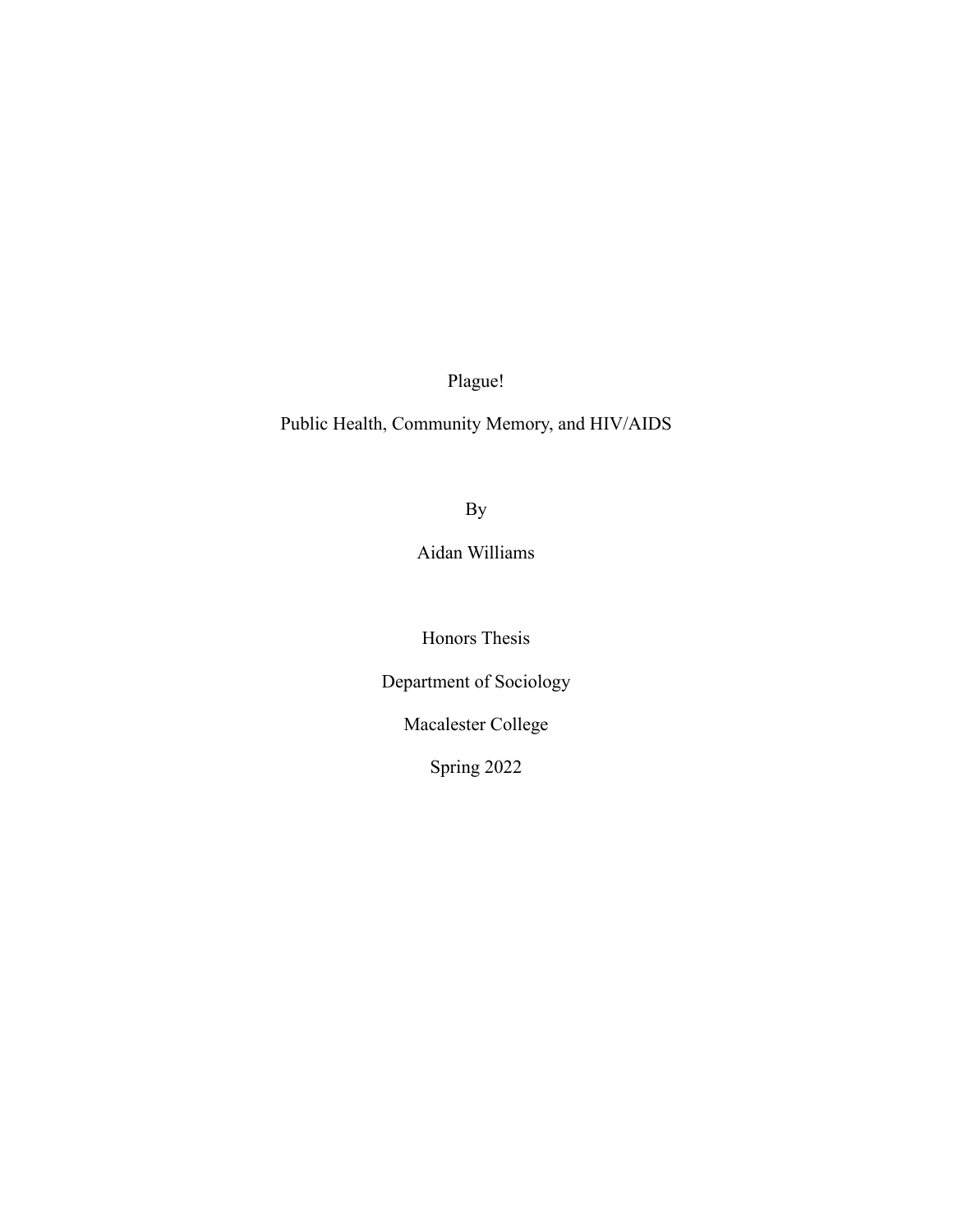## **Abstract**

How does individual trauma influence collective memory? Within queer communities, key social institutions are responsible for communalizing experiences of suffering, forming group narratives of trauma that are shared across vast spatial and generational gaps. These narratives continue to influence individual behavior years after the initial trauma, informing ideas of collective identity within the queer community. In my analysis of 10 interviews, I examined how experiences during the COVID-19 pandemic were influenced by understandings of HIV/AIDS. My interviewees were self-identified members of the queer community spanning many age groups; some of my participants were old enough to remember the height of the HIV/AIDS pandemic in America, while others had only learned of it through second-hand information. I observed that those who had lived through the height of the HIV/AIDS pandemic drew on personal experiences when comparing the two pandemics, reflecting more specific, individualized trauma. However, the institutions through which older participants processed this trauma, namely gay bars, schools, and family networks, created and spread broader, more general narratives of HIV/AIDS that younger interviewees related to their COVID-19 experiences. All of my respondents made comparisons between COVID-19 and HIV/AIDS mitigation strategies that reflected greater awareness of public health policy within the community, generating greater investment in public health. These findings suggest that pandemics are trauma-generating, with lasting, intergenerational effects that impact a community's future public health outcomes.

## **Introduction**

A crowded bar. A poster hangs on the wall, hastily printed in black and white, showing a man with sunken eyes. He's smiling sadly, someone's doomed friend or relative. There was a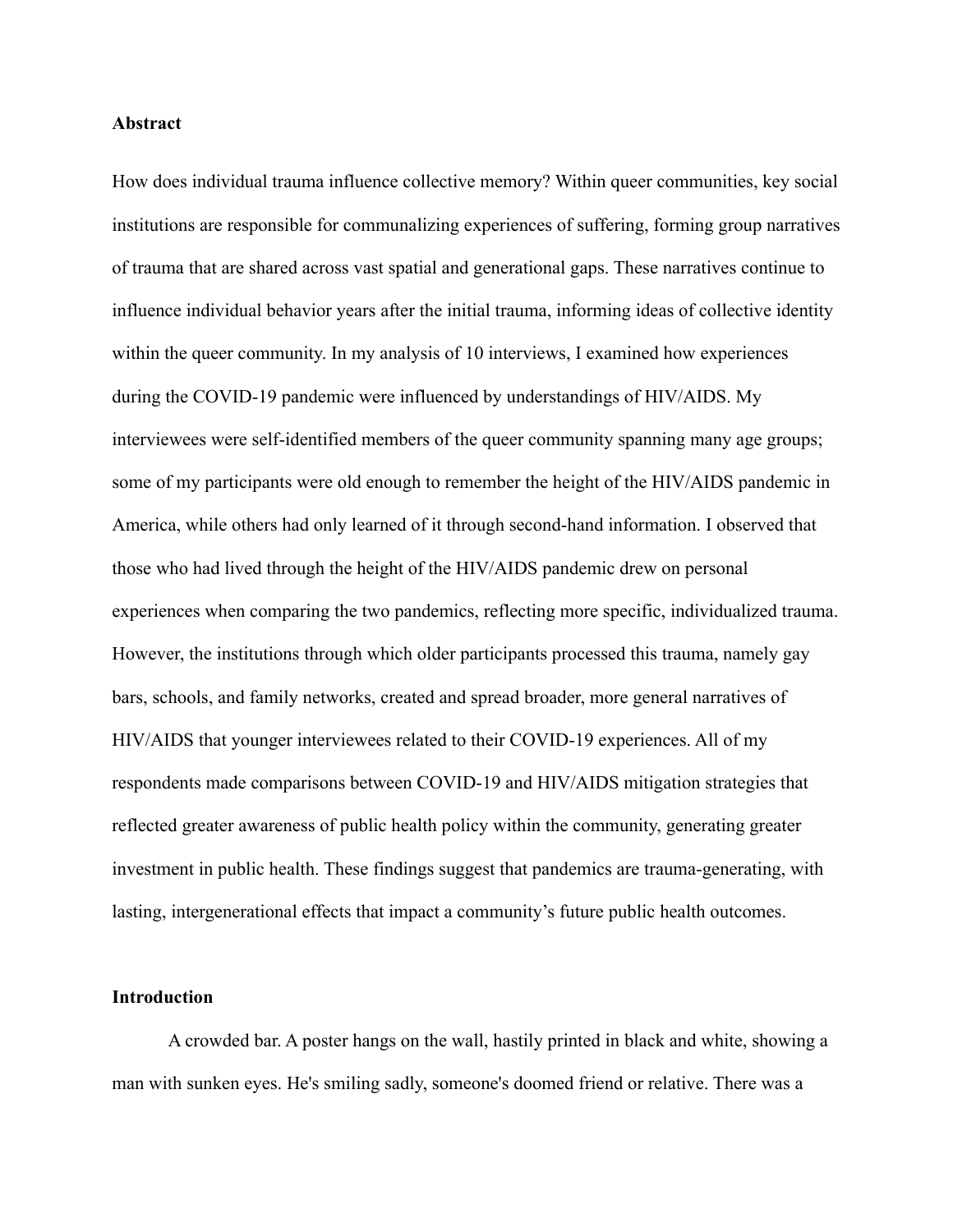fundraiser at the bar for him tonight, but that was hours ago, and it doesn't seem like anybody else can remember that far back. They're just hell-bent on having a good time, drinking and fucking like it's the end of the world. Nobody wants to talk about it, they just want to forget. Everybody's lost someone, all they can do now is take solace in the company of the living and hope to survive another day. John reclines slightly on his barstool, pretending to focus on his drink. There's a hot guy a couple of seats over who keeps giving him the occasional glance. The message is clear, the advance accepted, the negotiations swift. Question 1. Just visiting a relative in New York. Question 2. He's drinking a long island iced tea, and yes, he'd like another round. Question 3. This one hangs in the air for a moment, the question itself asked casually to conceal its deeper meaning. No. He's clean. John hides his relief, the interaction can continue, though perhaps in a more intimate venue. Exchanging a look, they get up and swim through the crowd towards the back exit.

The HIV/AIDS pandemic inflicted deep wounds on the queer community–hundreds of thousands dead, even more dispossessed, jobless, chronically ill–for many who lived through the height of the pandemic, it felt as if the apocalypse had arrived (Long 2004). The true number of dead will never be known, as slow recognition of the disease within the health community not only resulted in more deaths, but also obscured the true cost of the pandemic. Even with the invention of life-saving antiretroviral therapies in the 1990s, the stagmatic associations between queerness and HIV/AIDS persist today. While the pandemic generated an enormous amount of individual trauma, it was also community forming: exiled from public spaces and heavily stigmatized, queer people formed resistant counter-public institutions through which they could share their experiences with one another (Cvetkovich 2003). These social networks had two primary functions: finding support and sharing information, and in such capacities, they became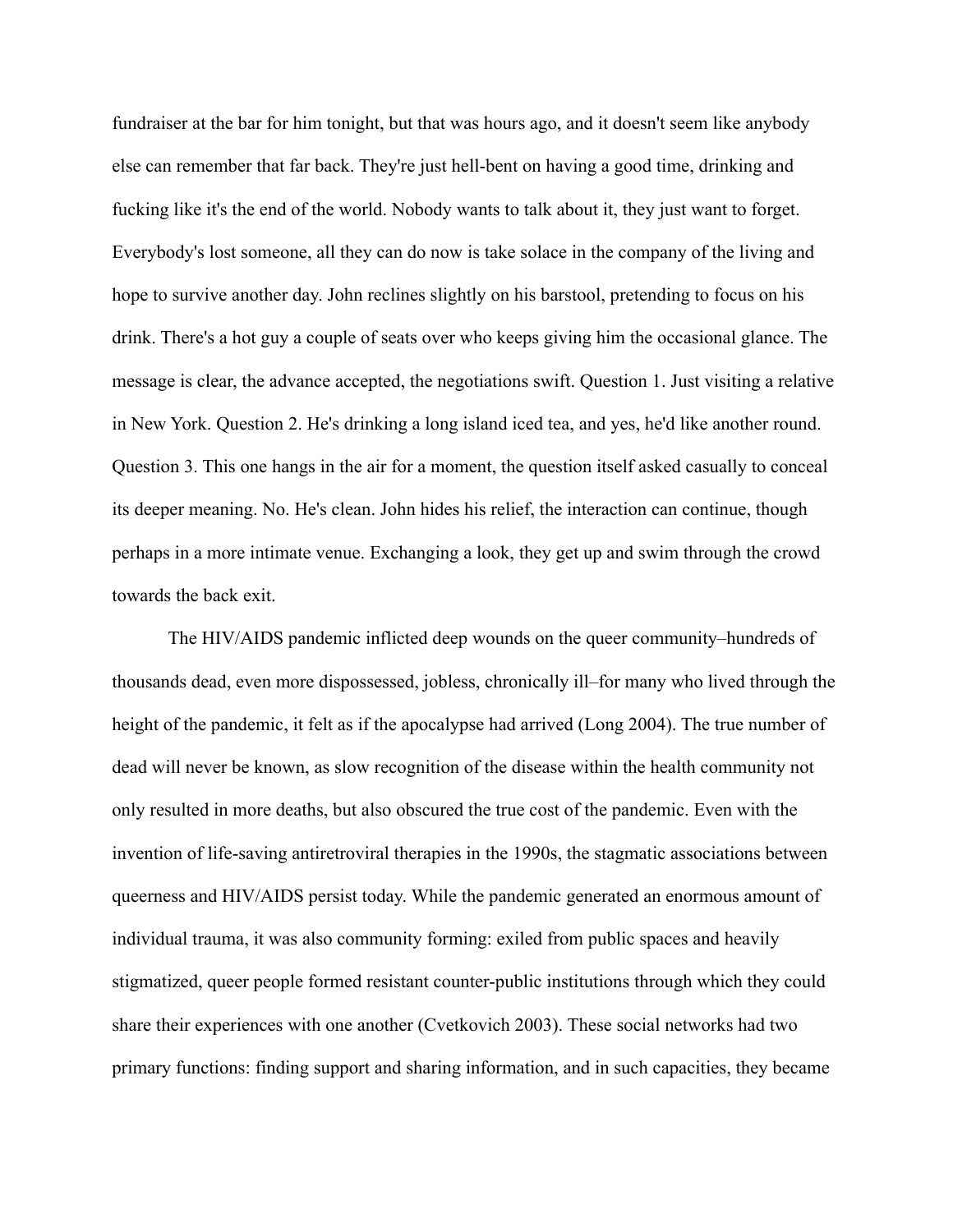a means of survival for many. In turn, the institutions shaped the stories shared within them, creating shared narratives that influenced individuals' understanding of the "queer experience" as a collective identity. These narratives were also preserved by key institutions within the queer community, such as gay bars, as well as institutions outside of the queer community, like schools and families, which continues to inform the cohesion of "queerness" as an identity (Alexander 2004).

Three decades after the height of HIV/AIDS in the U.S., the ghosts of that pandemic still play an important role in shaping queer communities, with the impressions of trauma left by both living and dead members of the "HIV/AIDS generation" informing collective identities held by those without firsthand experience of this devastating pandemic (Decoteau 2008). With the recent COVID-19 pandemic, younger generations have been given newfound insight into the experiences of living through a plague, and it is important to investigate the structures of community and care that they sought out as survival mechanisms (Demertzis & Eyerman 2020).

In this paper, I explore the relationship between public memory of the HIV/AIDS pandemic and COVID-19 within queer communities through several focal questions. First, how did those with first-hand experience of the HIV/AIDS pandemic respond to COVID-19, and in what ways are their perceptions similar to those who were not alive during the height of the HIV/AIDS pandemic? What are the modes of transmission through which public memory of the HIV/AIDS pandemic is passed down from generation to generation within the queer community? Focusing on the institutions through which queer public memory is generated–schools, families, and gay bars–allows for a more holistic understanding of how internal perceptions of disease and public health motivate collective action within queer communities. This requires a thorough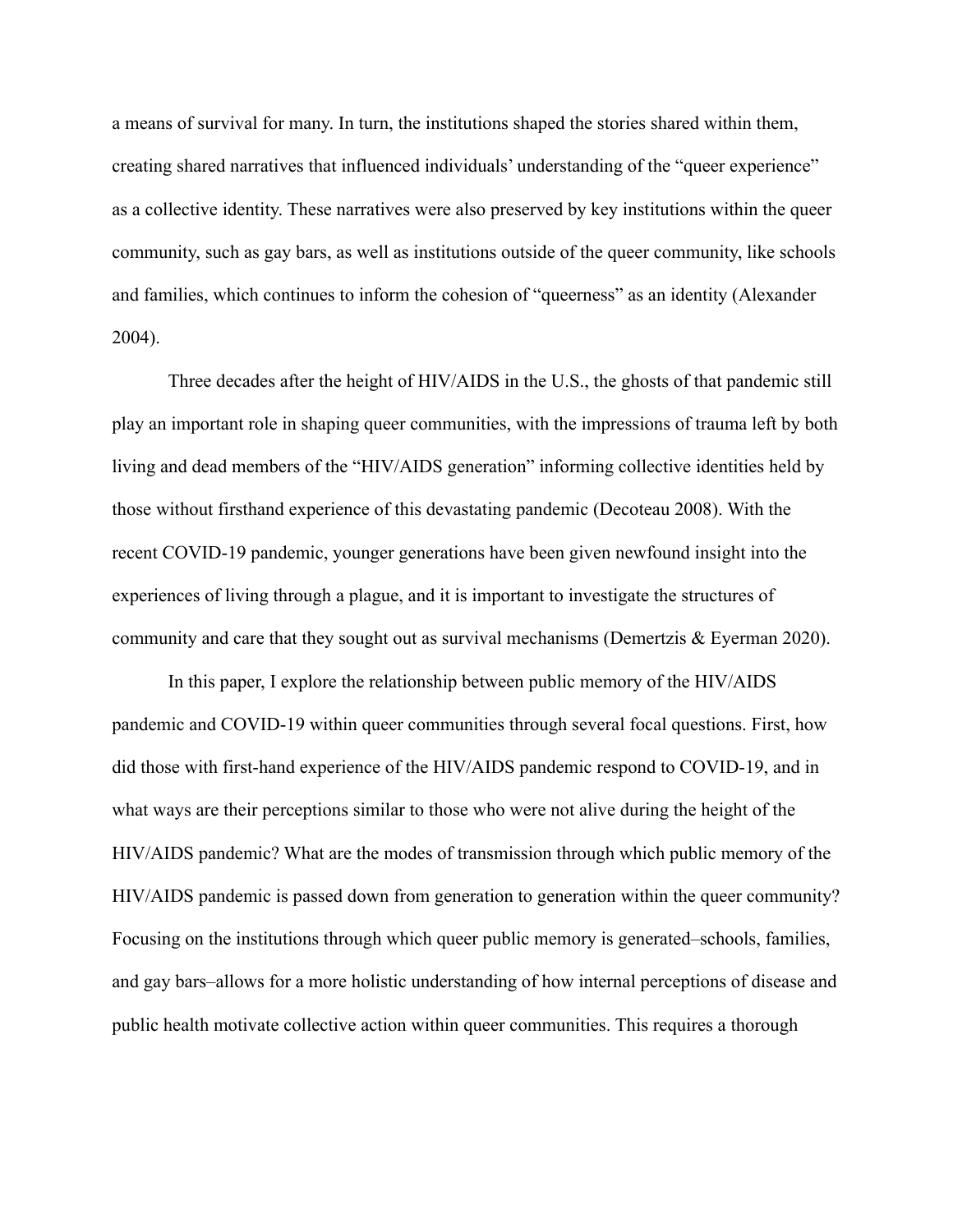exploration of the history of trauma in order to understand how shared experience becomes community-defining.

#### **Histories of Trauma and HIV/AIDS**

HIV/AIDS made its formal entrance into the American political imagination in 1981 with the CDC's first formal recognition of rising cases of pneumocystis pneumonia and kaposi's sarcoma among men in Los Angeles (Fox 1986, CDC 1981). The term AIDS didn't become official terminology until a year later when the CDC issued its first case definition, in which it defined gay men and intravenous drug users as the most at-risk groups (CDC 1982). What followed was a period of mass panic as citizens and politicians alike tried to understand and contain the new disease. The term "Acquired Immune Deficiency Syndrome" (AIDS) is far from descriptive–essentially a concession that the CDC was unaware of both the means of transmission and the cause of the disease resulting in autoimmune deficiency, it came to be known by many other monikers which linked certain at-risk groups to fear and stigma. From Gay-Related Immune Deficiency (GRID) to AIDS-Related Complex (ARC), two trends became evident from emerging discourses: first, that gayness was inextricably linked to AIDS, as homosexuality became more than just a risk factor, it was associated with the transmission of the disease itself. Second, AIDS was considered a death sentence, an inevitable doom that could not be prevented among those at risk (Sontag 1989, Treichler 1999). Both of these trends played an important role in generating stigma within and around the queer community–perceived as vectors of disease (regardless of whether or not they had contracted the virus) homosexuals were cast out of social spaces. Within queer communities, those with the disease were further marginalized,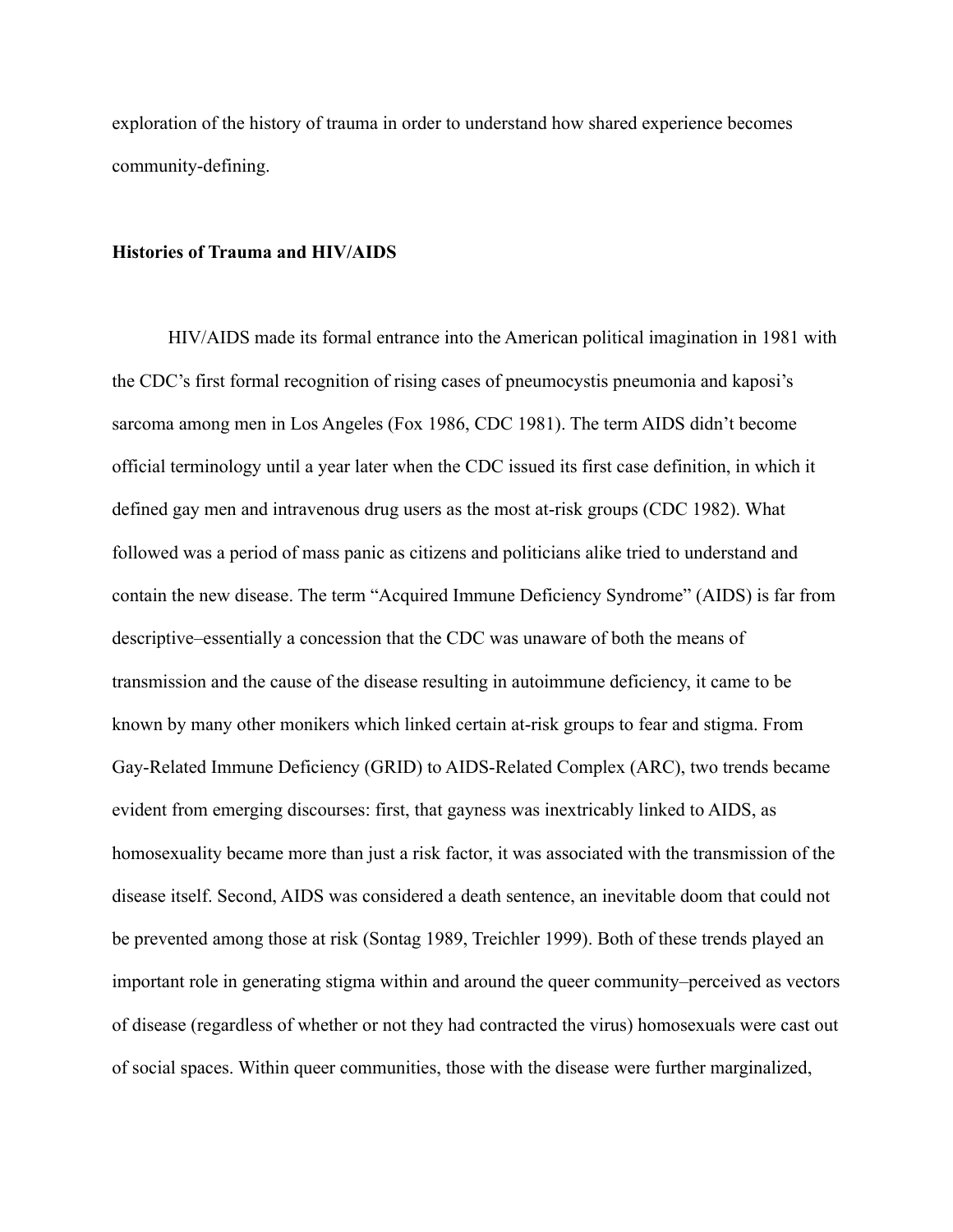forced to contend with the fact that at the very moment that they contracted HIV, they were already dead.

Trauma from the HIV/AIDS pandemic was created on four levels: among heterosexuals who lost loved ones to the disease, homosexual individuals who also lost friends and family, the queer community as a disaffected whole, and people living with HIV/AIDS who were further stigmatized because of their serostatus. In this project, I am primarily concerned with the second and third levels, as this is a study of memory within the queer community. In order to understand the impact that the HIV/AIDS pandemic had on queer community and identity, it is important to explore not only the individual stories of suffering that were an inevitable result of the disease but also the ways in which these stories were shared between individuals to create shared narratives of trauma which informed the experience of being queer during the height of the HIV/AIDS pandemic. Individual trauma within the HIV/AIDS pandemic was the result of common factors–because the disease was so widespread, the death toll climbed quickly and it was impossible to be a member of the queer community and not know someone dying from complications resulting from AIDS (Decoteau 2008). As members of a marginalized group, more so because of the pandemic, queer people were exposed to stigma and discrimination which also informed their individual experiences of trauma. As a result of these common factors, individuals often shared their stories in spaces where they knew others had similar experiences–this compulsion to share individual trauma forms the basis for collective trauma, as "for some survivors… this sense of difference can become a kind of calling, a status, where people are drawn to others similarly marked [by trauma]" (Erikson 1991). These traumatic experiences become communal in what Cvetkovich (2003) terms, "public cultures," spaces in which trauma is transformed into different formats, such as art or speech, and shared with others. These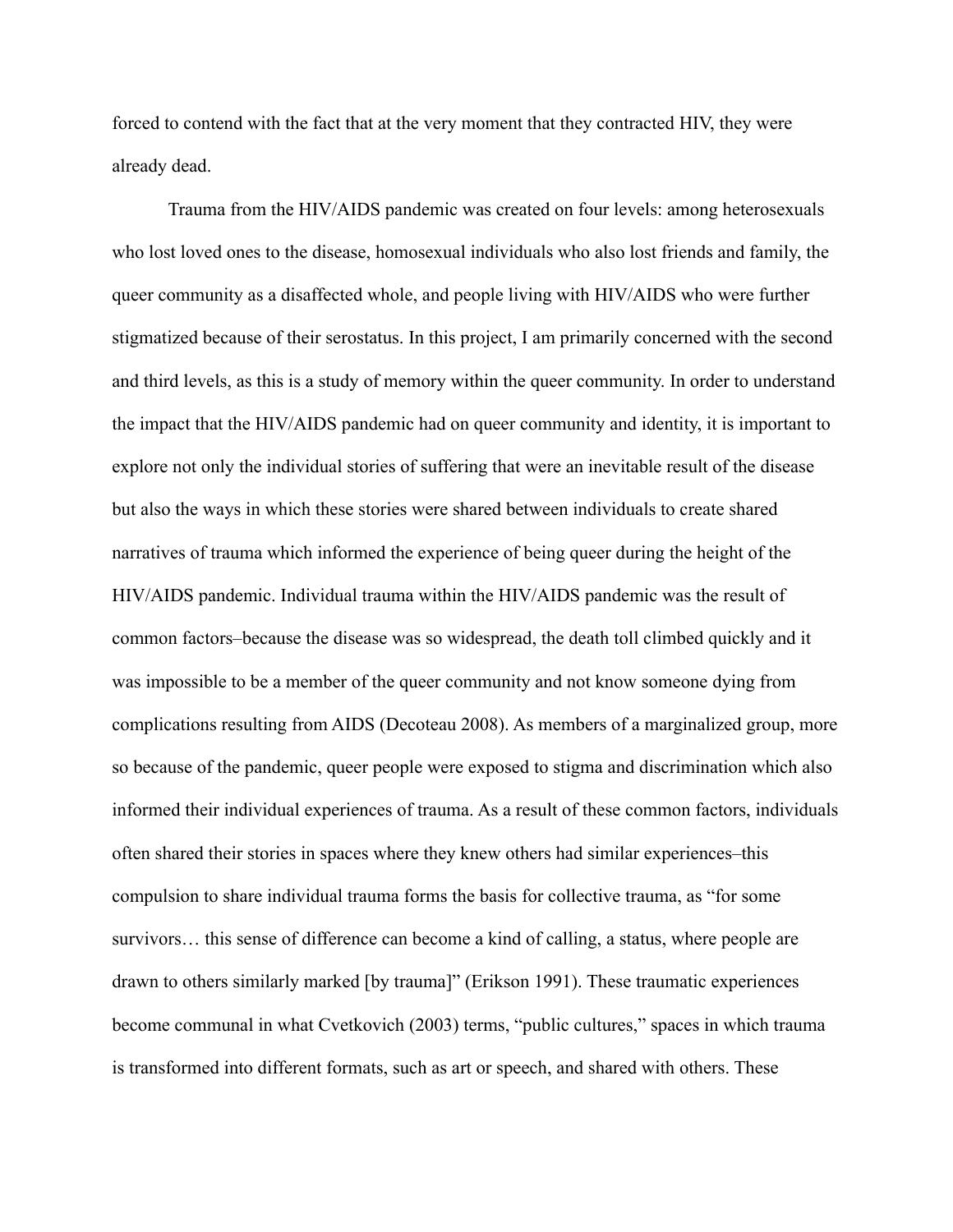become community institutions, places where self-identified members go to process their individual trauma, and in doing so, add it to the collective. Within the queer community, many of these counterpublics already existed–as a community that had been marginalized long before the start of the HIV/AIDS pandemic, spaces like gay bars provided a space where queer people could relax and relate to each other free from the stigma of the outside world (Duberman 1993). As a result, there were already institutional channels in place at the start of the HIV/AIDS pandemic which facilitated this process of trauma sharing.

As Cvetkovich's counterpublics are conceived in reference to rape-trauma within lesbian communities, several questions remain that influence this paper. Primarily, if different institutions are responsible for the transmission of traumatic memory, how do the inherent properties and constraints of these institutions shape shared narratives? How do individuals without first-hand experience receive rituals and practices in ways that influence them? These questions speak to the indelible nature of trauma, the ways in which it lingers within communities across generations, influencing both collective identities and individual behaviors.

The theory of intergenerational trauma suggests that familial relations play an important role in both preserving and transmitting narratives of trauma. Arising from psychiatric studies of Holocaust survivors, data demonstrated that the children of survivors, who were born after the end of World War II, shared symptoms of trauma with their parents, suggesting an intergenerational transmission of trauma is not only possible, but also common (Danieli 1998). This understanding that trauma can linger within communities over multiple generations is critical to my investigation of the lasting impact of the HIV/AIDS pandemic–high mortality rates within the HIV/AIDS pandemic continue to skew the current queer community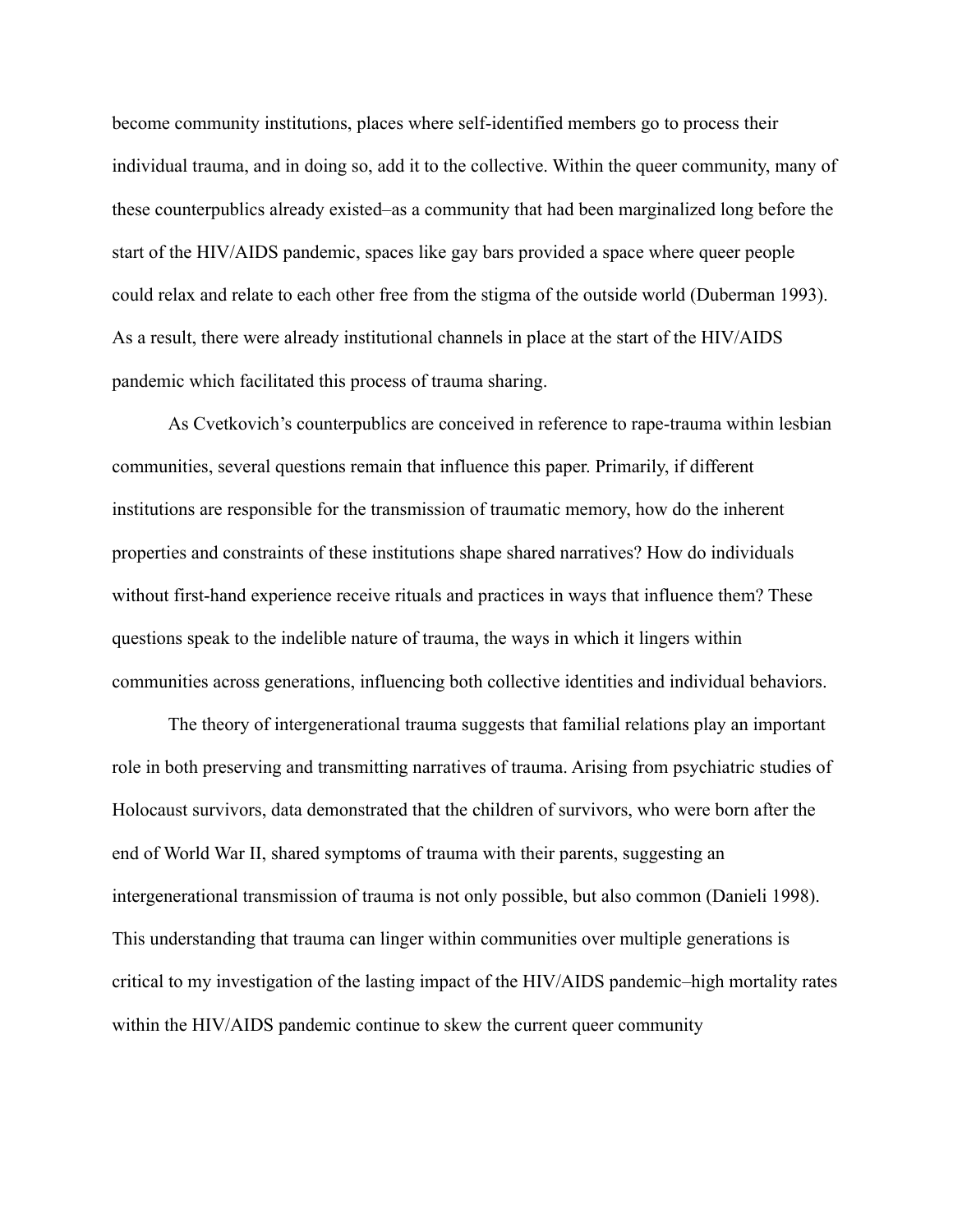disproportionately in favor of its younger members, who were not alive during the height of the HIV/AIDS pandemic.

While intergenerational trauma typically applies to familial transmission, cultural trauma theory (Alexander et al. 2004) expands the scope of community-based trauma as it relates to this study. Cultural trauma refers to the ways in which community identities are informed by crisis, and as such, it fits well with the findings of this study. As Alexander et al. argue, "Trauma is not the result of a group experiencing pain. It is the result of this acute discomfort entering into the core of the collectivity's sense of its own identity" (Alexander et al. 2004). The fact that the HIV/AIDS pandemic was painful for queer communities is indisputable–what this project seeks to establish is that the public memory resulting from the pandemic influences understandings of what it means to be queer, for both individuals who were alive during the height of the pandemic, as well as later generations. In examining younger generations' understandings and impressions of the HIV/AIDS pandemic, I explore how social institutions, both internal and external to the queer community, play a role in forming intergenerational trauma. This also requires an analysis of the role that older generations play in queer community memory, as their testimony endures as the only remnant of individual trauma.

Generativity, the passage of experiences and knowledge from older generations to younger, is conceptually valuable to understanding both the motivation and the means through which this transmission occurs (Erikson, 1950). The result is a body of knowledge that continually accrues new perspectives as it is passed down. Relationships of generativity demonstrate enduring values within the community that found their origins during the HIV/AIDS pandemic–for a generation that has now been raised with identities and values informed by the HIV/AIDS pandemic, how do these ideas emerge during the COVID-19 pandemic? As this is a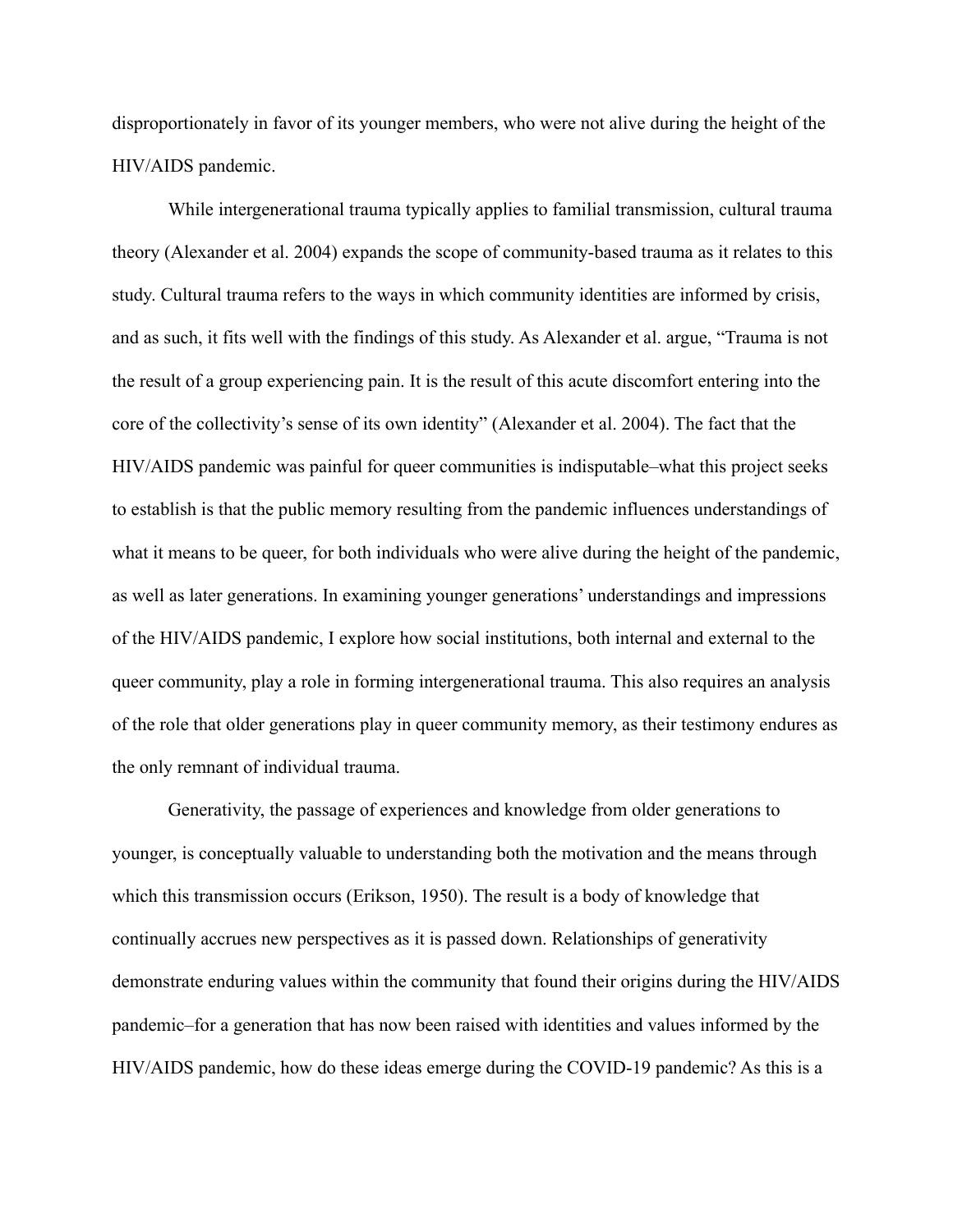study of how institutions shape public memory, within what institutions is queer generativity more apparent, and how do these institutions shape the shared narratives of younger interviewees? This investigation provides important insight into how community responses to trauma within the most recent pandemic reflect their relationships to the past.

## *Queer Theory*

Queer theory emerged during the height of the HIV/AIDS pandemic–for many, the public health-related practices and attitudes that queer people were subjected to as a result of the pandemic exemplified structures of oppression that had plagued queer communities for centuries, such as the overt pathologization of queerness (Sontag 1989). My project is indebted to this body of literature in two ways: first is in the use of my term "queer," through which I reflect on postmodern understandings of sexuality and community that would not have been possible without the revolutionary interventions of queer theorists. Second, as individuals who experienced the HIV/AIDS pandemic first-hand, the work of early queer theorists merits special consideration, as theorists are able to reflect on how their understandings of the pandemic (as individuals with first-hand experience) were inevitably shaped by their communities, while their work has lived on in academia, shaping later generations' understandings of queerness, community, and HIV/AIDS. As theories of trauma are mobilized in this project to understand what institutions are capable of storing public memory, queer theory helps to explore how power dynamics within these institutions, particularly those internal to the queer community, shape the narratives shared within them, and by extension, the public memory that they store.

The HIV/AIDS pandemic exemplified dynamics of power within sex and sexuality that were otherwise invisible within heteronormative society (Bersani 1987). Bersani's work makes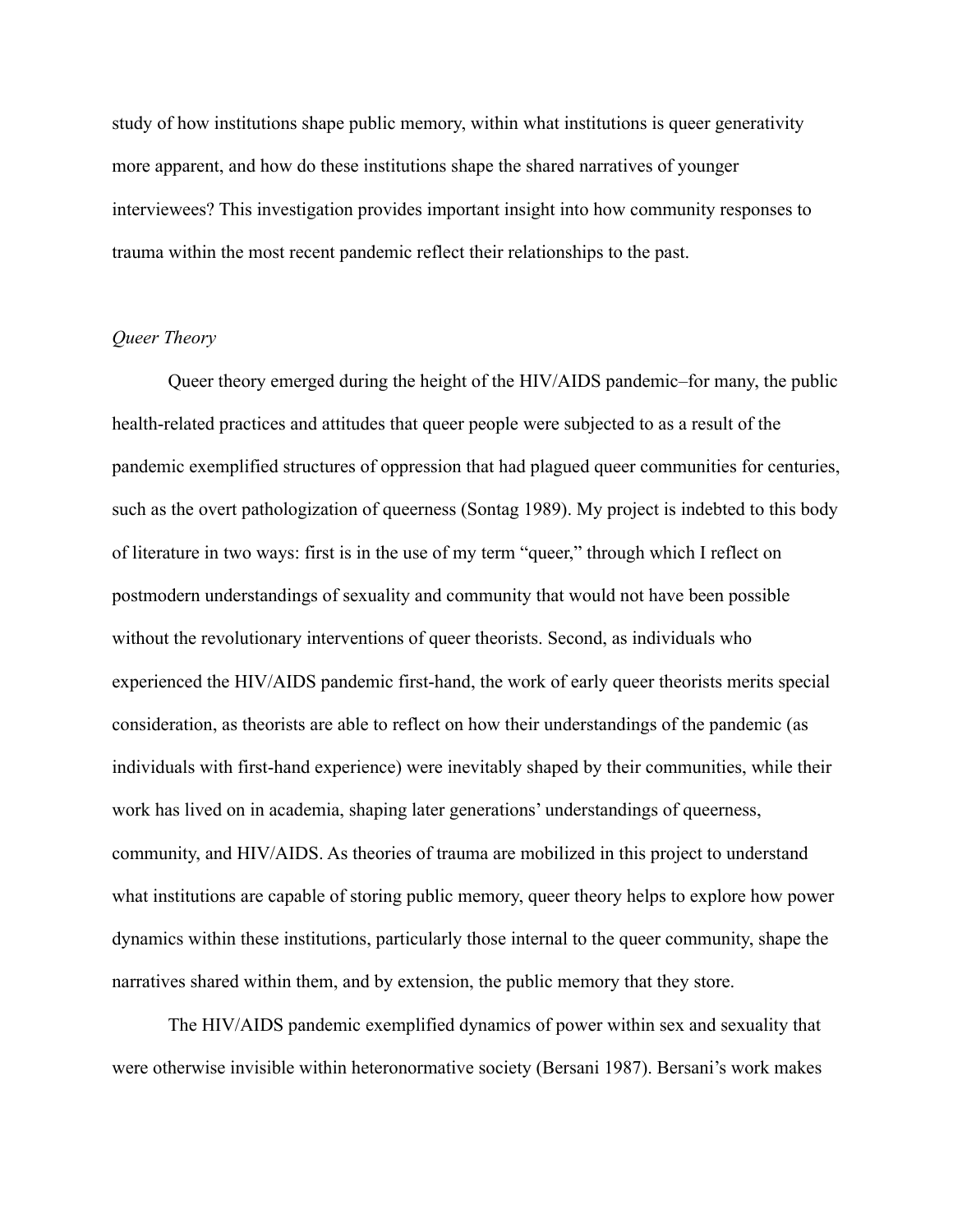two important contributions to this study: first, and most importantly, his understanding of HIV/AIDS as a discursive pandemic helps place the rampant anti-queerness and stigma experienced as a result of this pandemic into its proper place as part of heteronormative social structures. Second, while homophobia was universal in conversations about HIV/AIDS within heterosexual circles, understandings of HIV/AIDS were shaped by dynamics of sexual privilege that already existed within queer communities. Modes of queer community were already shaped by internal hierarchies, exemplified by the sexual pecking order of the bathhouse, a popular place where gay men would cruise for sex, in which status was determined by attributes like attractiveness, affect, and penis size (Bersani 1987, Weiss 2011). Considering the functional similarities between the bathhouse and gay bars, a center of community organization during the height of the HIV/AIDS pandemic, the role that internal hierarchies played in shaping queer understandings of the HIV/AIDS pandemic vis a vis institutions is clear. As a result, one must remain cognizant of the ways in which intergenerational queer memory of the HIV/AIDS pandemic has been impacted by sexual privilege within the community.

These internal hierarchies were not just reflected by sexual dynamics within institutions like the gay bar, but also in access to formal knowledge within academic spaces. Organizations like ACT UP fractured along lines of privilege, as members with greater access to biomedical knowledge aligned themselves with the CDC and NIH, prioritizing citizen advisory panels while disavowing boots-on-the-ground activism (Epstein 2000). These tactical divisions are reflected in the institutions through which queer public memory is generated–while community-based activism operated out of gay bars, the more "professionally-aligned" class of activists mobilized within educational spaces like the school, generating safer-sex curricula which have left a lasting mark on the relationship between education and queerness.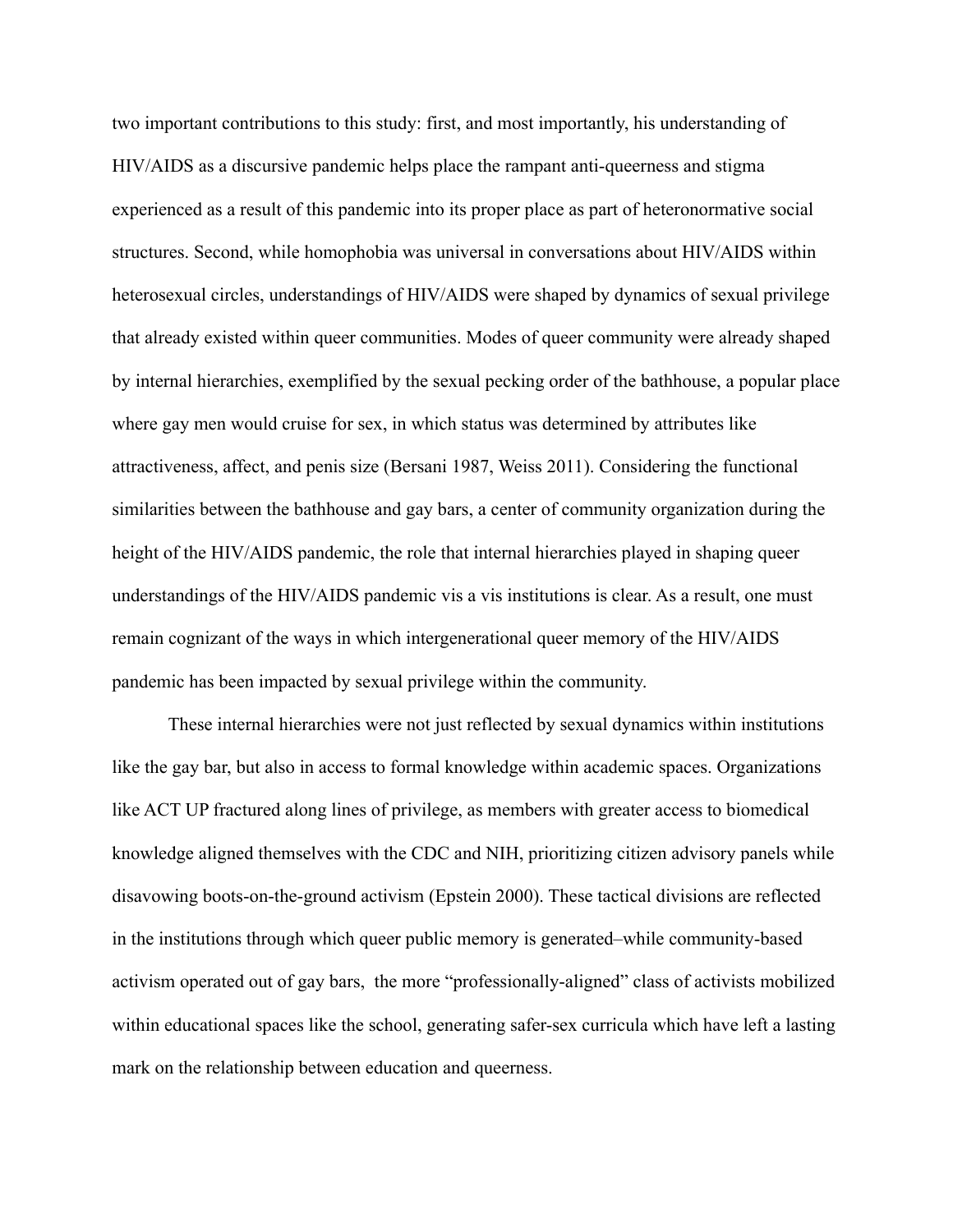Within all institutions, perceptions of HIV/AIDS are socially constructed, and heteronormativity undergirds widespread understandings of the pandemic as the "gay disease," such that the focus is shifted from controlling the disease itself to regulating the bodies and practices associated with its transmission, namely homosexuals, drug users, and prostitutes (Treichler 1987). These discourses changed the material reality for targeted groups, as they were not only exposed to stigma, but literally cast out of spaces (such as classrooms, bars, and other public spaces) in which they were perceived as a threat, regardless of their seropositivity. Paradoxically, this explains, to some extent, the cohesion of queer institutions during the height of the pandemic–cast out of normative spaces, queer folk banded together to form counterpublics, facilitating the process of trauma sharing that is central to this project's investigation (Treichler 1987).

In spite of the new frameworks offered by queer theory, it is important to acknowledge that much of the literature was developed in particular places and times, and might not capture the ongoing lived experiences of queer people. In asking what traumatic memories still linger within the queer community, I was cognizant of the ways that queer theory has influenced my own understanding of the pandemic, and of these impressions' academic origins. As a result, while I regard and acknowledge the importance of queer theory in conceptualizing the HIV/AIDS pandemic, I put some distance between this literature and my research, as I sought to avoid reading too much into the stories of my interlocutors, as academic texts only reflect one of the ways in which the pandemic is remembered.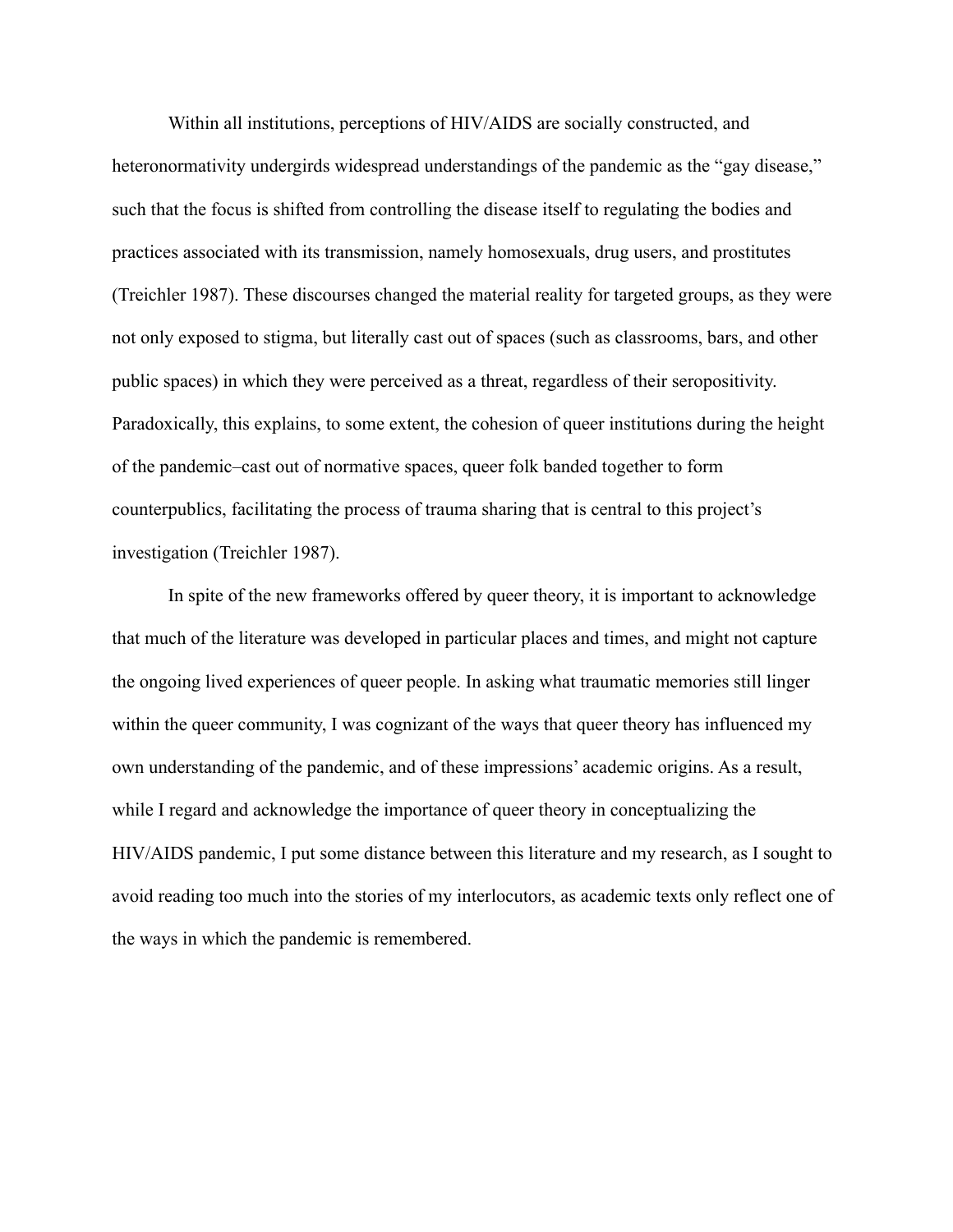## **Methodology**

This project primarily uses interview data from a diverse set of research participants. I only interviewed members of the queer community (i.e. individuals who self-identified as queer), but I sought to interview across a wide range of ages, allowing me to establish an intergenerational perspective on community memory that will facilitated my analysis of the importance of social institutions on memory formation, rather than just first-hand experience. My data from interviews with people who had first-hand experience of the HIV/AIDS pandemic were an important comparative metric by which I determined how younger generations' understandings of HIV/AIDS demonstrated change over time within the queer community. This also allowed me to investigate the continuity of institutional participation across generations, examining whether or not the spaces that older interviewees participated in during the height of the HIV/AIDS pandemic played a direct role in shaping the pandemic narratives of later generations.

Through this research, I sought to build a greater understanding of what institutions played the largest role in projects of remembering. I combined recorded historical narratives with more recent interviews for two primary reasons: first, certain historical narratives are privileged over others, and I was interested in examining the day-to-day experiences of "average" people during the height of the pandemic. The historical perspective alone cannot account for the durability of ideals and frameworks established in the HIV/AIDS pandemic–this project is an exploration of how shared narratives from the height of the pandemic have changed over time, shifting in relevance for later generations.

My interviews were organized into two main subsections. First, I tried to understand individuals' experiences of the COVID pandemic, what institutions they sought out for help, and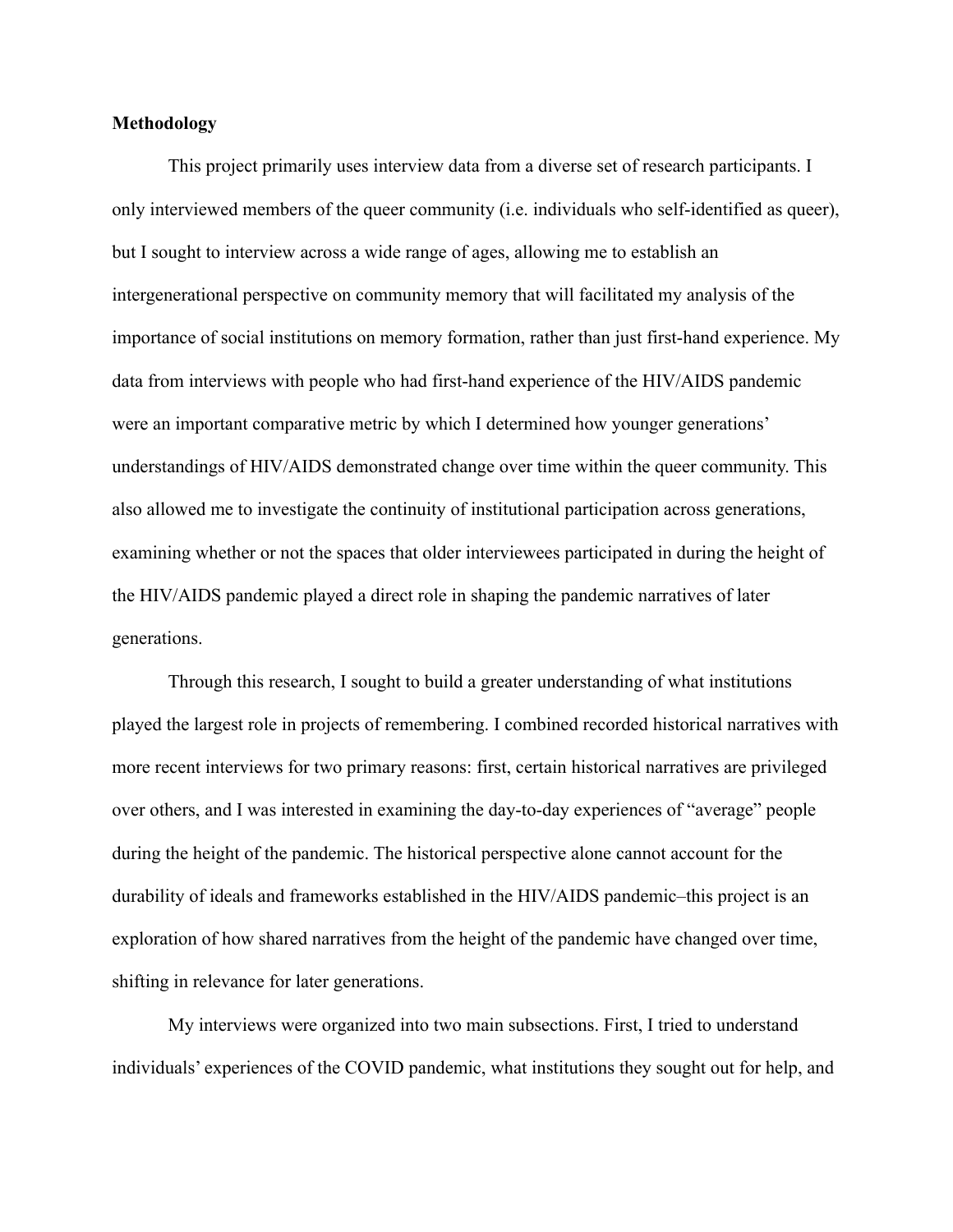how their relationships with public health informed their responses to the pandemic. I chose to start my questions with the COVID pandemic for two main reasons: primarily, I didn't want to prime my subjects by asking about their experiences with the HIV/AIDS pandemic first, as this might create an artificial frame of understanding that they may relate to the COVID pandemic later, which wouldn't be representative of their actual behaviors and beliefs. Second, the recency of the COVID pandemic means that subjects might find it easier to start sharing their most recent experiences of public health.

My next subsection focused on the HIV/AIDS pandemic, beginning with less-specific questions about what individuals remembered and "took away" from the HIV/AIDS pandemic. As some of my interviewees were not alive during the height of this pandemic, this question was designed to assess the methods through which they came to understand HIV/AIDS, specifically within the context of the queer community. The following questions were designed to understand how specific institutions and relations mediated knowledge of HIV/AIDS. I was particularly interested in investigating which institutions played a primary role in shaping an understanding of the pandemic among younger interviewees, who had no first-hand knowledge. Were these institutions internal or external to the queer community, and what kind of narratives might these differences convey? In the interests of ensuring the safety and privacy of my interview subjects, I did not ask about their serostatus, as considerable stigma still exists for those who are HIV-positive. As a result, my research does not explicitly represent the experiences of people living with HIV.

I interviewed ten individuals–two of them were alive during the height of the HIV/AIDS pandemic, and eight were not. Four of them were male-identifying, three were female-identifying, and three were non-binary. Of the interviewees who were not alive during the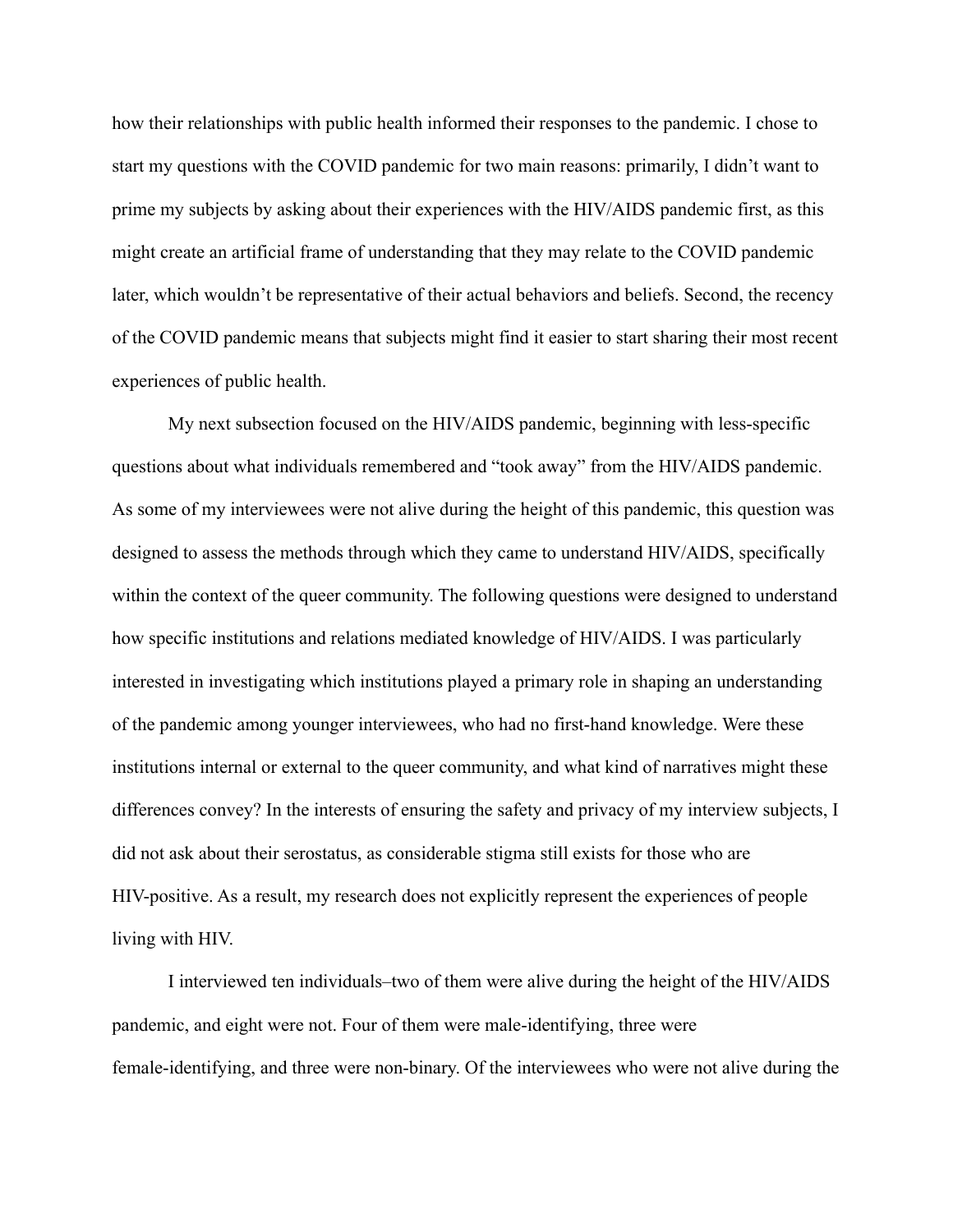pandemic, all fell between the ages of 20 and 30. They lived in different places across the United States at the time of the interview, but the majority of them were raised in the urban midwest. They also identified with a diverse set of racial and ethnic backgrounds–three of them were white, while the rest were Black, mixed, South Asian, and Latinx respectively.

#### **Results**

My research uncovered strong evidence of intergenerational trauma within queer communities as a result of the HIV/AIDS pandemic. This trauma manifested itself differently within each age group, but nonetheless impacted interviewees' identification with their communities. Among those who were alive during the height of the HIV/AIDS pandemic, traumatic memory was specific and recurring, as they recalled events and interactions from more than 30 years in their past that continue to haunt them today. Among younger age groups, such specificity was lost, but interviewees still reflected an understanding of public health that was informed by community-based memories of HIV/AIDS. What was most interesting was the institutions through which younger interviewees came to access such knowledge, as they were the same spaces in which older generations shared their trauma decades before. The following sections will discuss these institutions in more detail, with specific regard given to their capacity to store memory accessible to future generations.

#### *The School*

Formal schooling played an important role in shaping both younger and older generations' understandings of HIV/AIDS. John, a gay male in his 50s, expressed gratitude towards his college for providing him with a comprehensive facts-based approach to HIV/AIDS,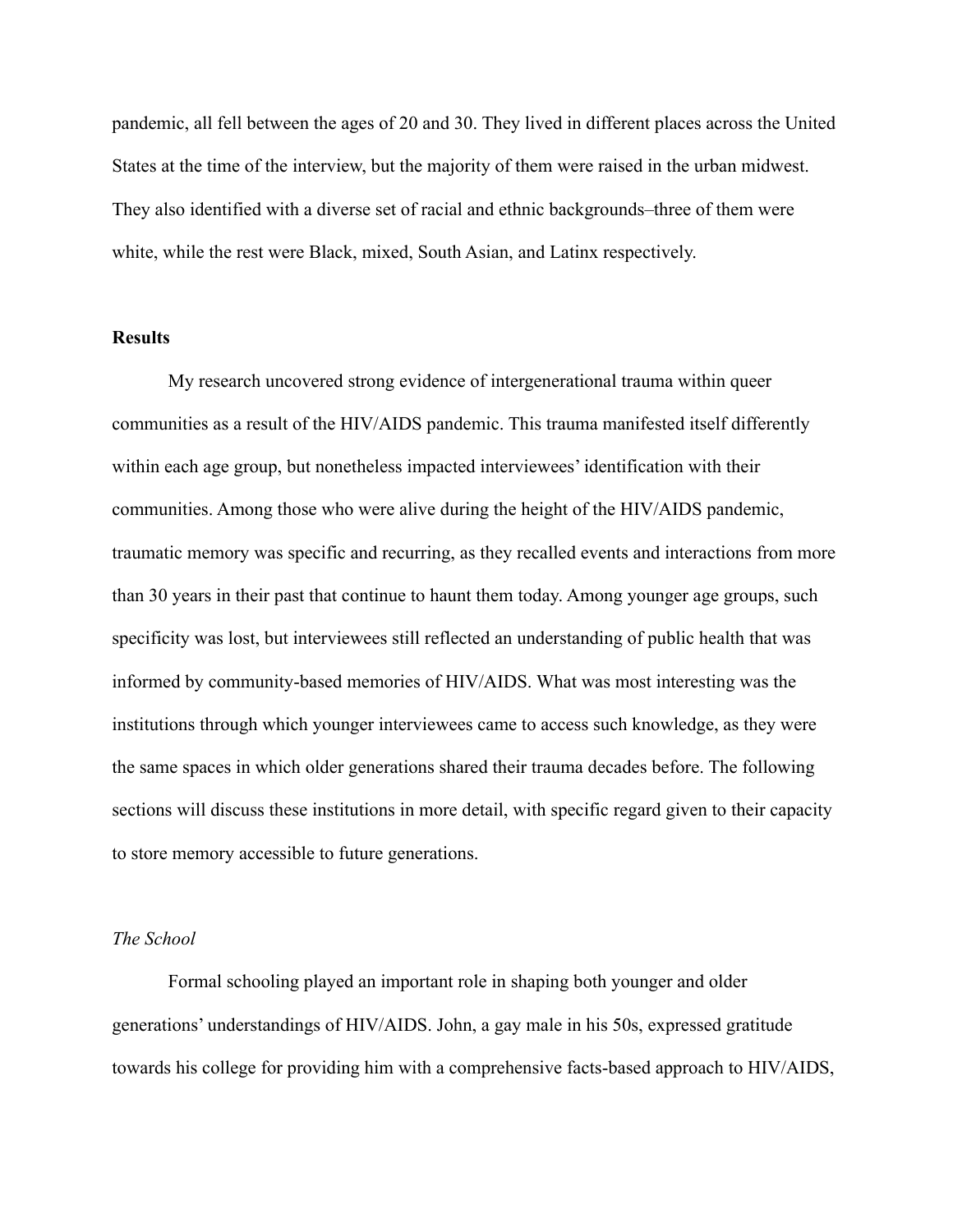which he could not find in the media. He specifically credited one of his professors for designing a course that examined the history of pandemics that touched on the outbreak of HIV/AIDS, which at the time was fairly controversial. His descriptions of the course closely paralleled the work of queer theorists like Treichler (1987), as both emphasized the discursive elements that compose a "pandemic" in the first place–how ideas of disease and transmission are translated into populations and logics of control. Even while John did not identify as gay at the time, he said that the things he learned from his professor continue to influence his understanding of HIV/AIDS today.

John's narrative demonstrates how professionalism shapes shared narratives within educational institutions–as someone with academic privilege, John reflected an imperative similar to professional-aligned activists–to arm himself with internal knowledge of biomedical discourse. However, this wasn't accessible to a majority of the queer community, and while John was able to reconcile his identity with the disinformation spread by the media through his academic knowledge, this was not the case for many. This perhaps explains why academia became a complicated space for queer public memory, exemplified by younger interviewees' contact with educational institutions and the lessons of HIV/AIDS they learned there.

Among younger interviewees, knowledge of HIV/AIDS that was mediated by educational institutions was mostly facts-based and functional, falling under the "STI prevention" curriculum within sex ed classes. These curricula reflected a continuation of the safer sex guidelines that were created as a result of the HIV/AIDS pandemic, but lacked historical detail and context, something that many of my interviewees described as an inadequacy that they believed devalued their educational experience. Cal, a college student in their mid-20s, reflected on their high school sex ed curriculum's coverage of HIV/AIDS, stating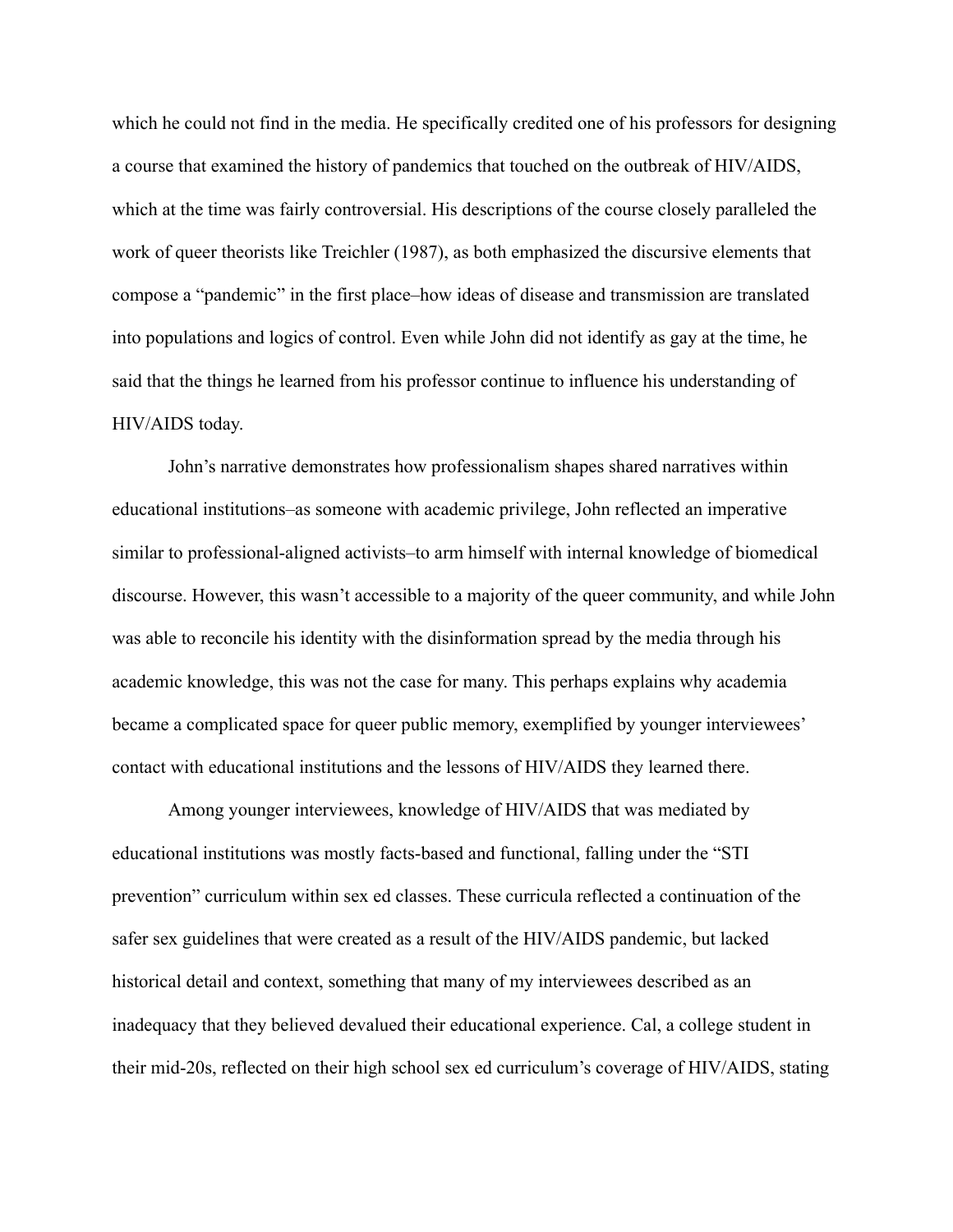"it was more about the disease and not about the epidemic. I don't remember learning about its history." This framing of HIV/AIDS as a disease without regard to its historical impact is demonstrative of a curriculum that prioritizes risk prevention, instilling in younger members of the community a more personalized fear of the disease. As sex ed classes often provided younger interviewees with their first contact with discourses of HIV/AIDS, many of them reflected that as they got older and learned more about queer communities during the height of the HIV/AIDS pandemic, they became upset with the absence of queer history from their academic experiences. Cal expressed such sentiments when reflecting on the first time that they learned about queer community organizing during the HIV/AIDS pandemic, stating, "it wasn't until I started learning Queer History my first year of college, and I started learning about [the history of HIV/AIDS], and I thought 'how were they not telling us this [in high school]?'" For Cal and many others, the most important part of the HIV/AIDS pandemic was the resilience of the queer community, how individuals came together to build networks of support, which was something that wasn't reflected in their formal educational experiences, which prioritized practices like individual condom use over mutual aid. This perhaps reflects the impact of the aforementioned schism within queer activist networks–as many of the voices preserved in formal academic spaces were representative of a faction of queer activists who were more aligned with "professional" biomedicine, their more clinical approach to HIV/AIDS is the one that has been passed to later generations, imparting a view of the pandemic that stresses individual over collective action.

## *The Family*

Families served as a source of traumatic memory transmission among both younger and older age groups. For those who were alive during the height of the HIV/AIDS pandemic, many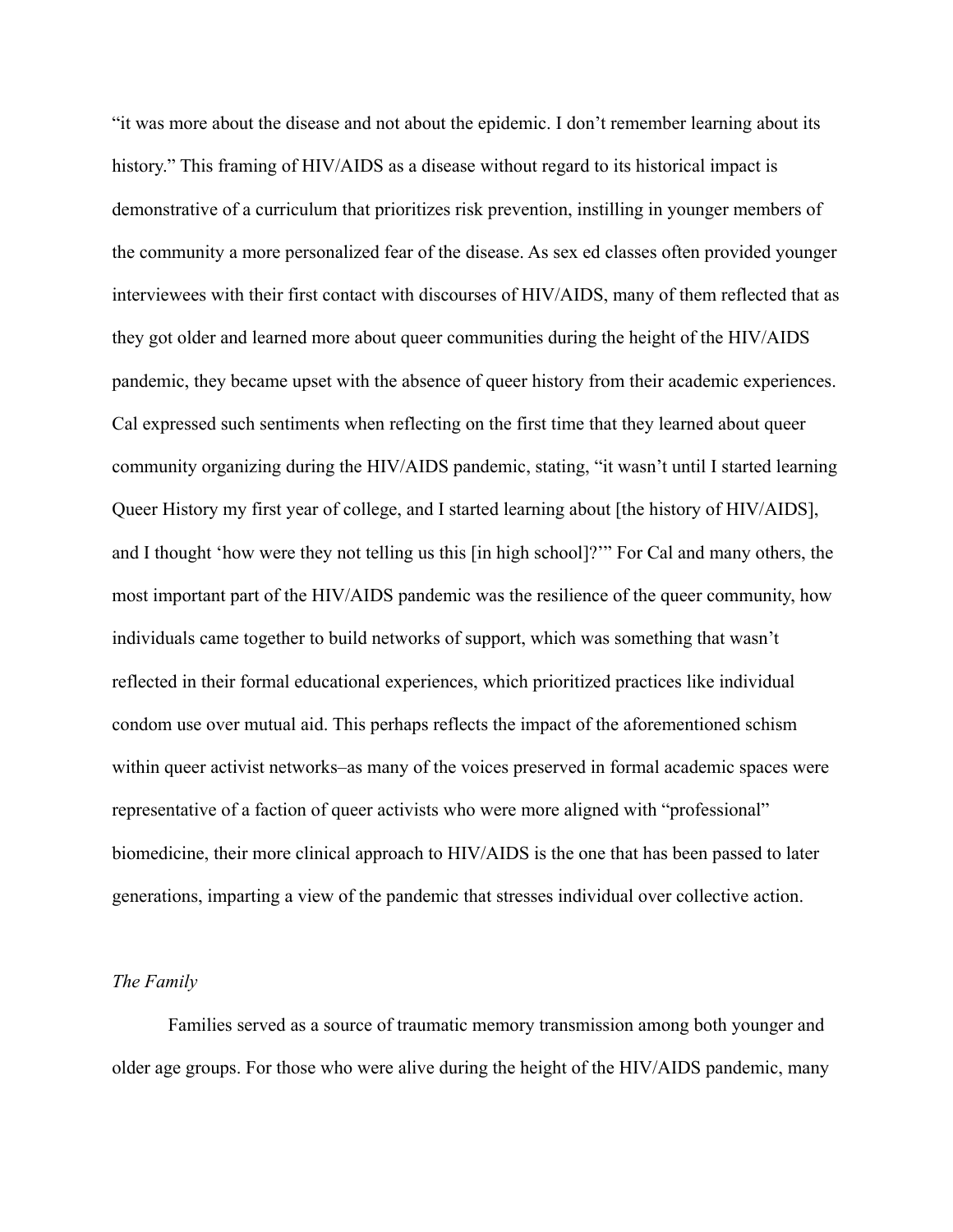said that the disease didn't become real to them until they lost a family member. Many interviewees described that caregiving was an important function of their families during the pandemic–John recalled how his mother helped his uncle move closer to home after he was diagnosed with AIDS, while Greg spoke briefly about a cousin that contracted HIV and sought support from the family. Being a part of familial support structures allowed Greg and John to maintain positive relationships with their families throughout the height of the HIV/AIDS pandemic, giving them some measure of confidence that they had networks of care in place during troubling times. In Greg's case, this allowed him to maintain a social life distant from more traditional queer circles and venues–living in the suburbs, closer to his family, he expressed that he felt more insulated from the pandemic than many of his queer friends who lived in the city. In such a way, families provided institutional spaces that supported queer individuals, potentially furthering them from potential investments in other modes of queer community organizing.

Families were also a source of trauma for my interviewees–even as they reflected on distant relatives with HIV/AIDS falling under the compassionate care of their families, they articulated that this care was predicated on the denial of their relatives' queerness. As Greg stated, "My cousin passed away, now it's not discussed. I can't say that he had [HIV]. But what he did die from has been considered a complication of being HIV positive. But we didn't discuss it. Certainly in my family, because he was a much-loved nephew. So it just wasn't really discussed. I mean… obviously, he was gay. Again, I can't really say because we didn't talk about it. His mother is very religious, very Catholic, so it just wasn't discussed." Even while Greg's cousin was receiving care from the family, it was clear that such care was being provided in spite of his queerness and his illness. This supports Bersani's (1987) understanding of the family as an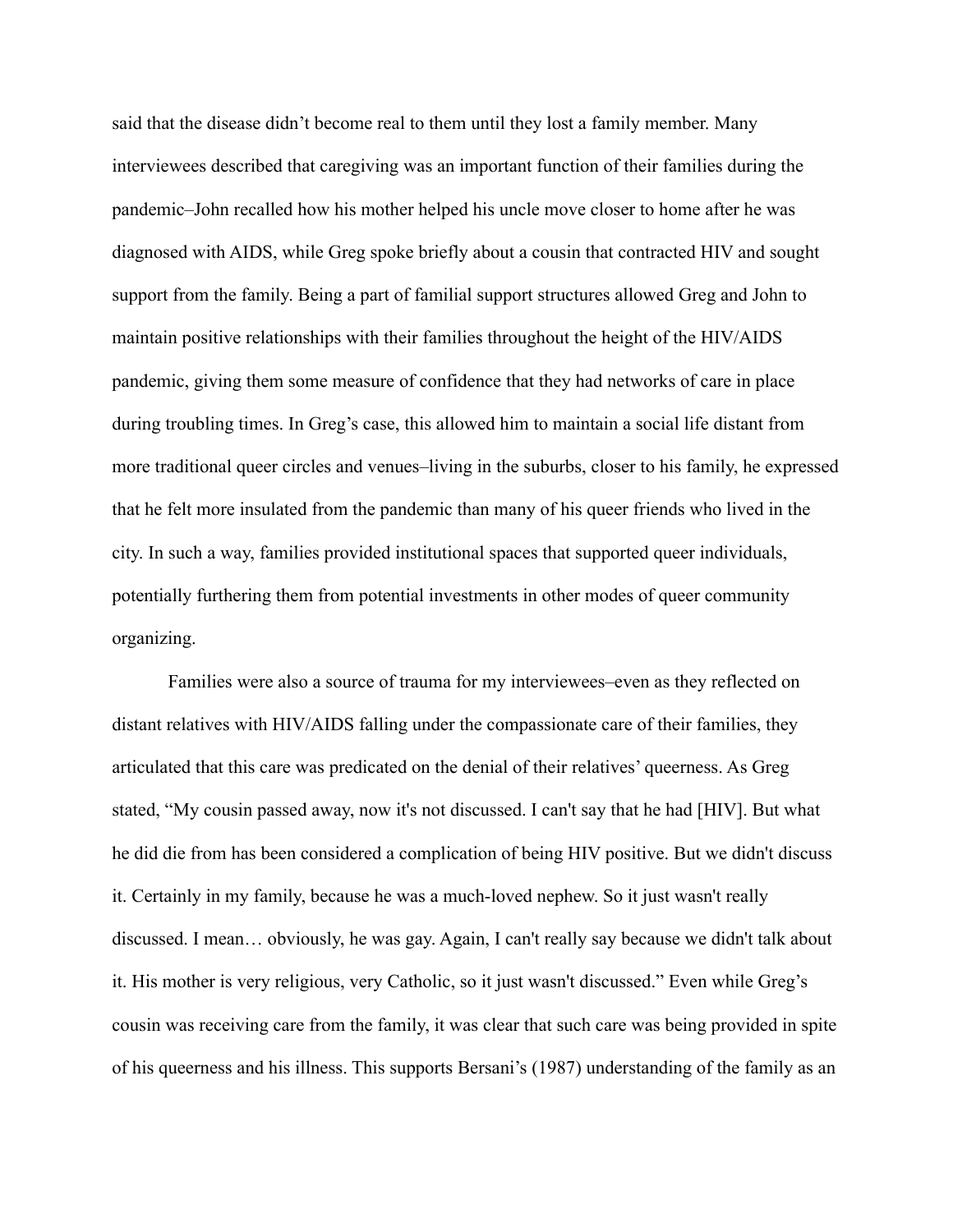exclusionary structure; implicit familial codes dictated to Greg that participation in the family hinged on one's ability to conform to heteronormative standards and that the idea of having a "gay cousin" was so taboo that Greg repeatedly mentioned that nobody in his family talked about it.

While Greg's family was more extreme in its discursive exclusion of queerness from family conversations than most of my interviewees, John's was somewhat more accepting of queerness. What was most compelling about John's narrative was the ways in which family members retrenched dangerous biomedical discourses of HIV/AIDS in spite of this acceptance. Speaking of his mother's journey to help her seropositive brother move closer to home, John recalled that "my mother's like, oh, my gosh, I was in the truck with him driving, right? And so that was, what year was that, that had been 1989 or '90. And so she was very, very worried and was like, maybe maybe I have AIDS now. I better go get a test and so on and so forth." By the late 1980s, science had confirmed that HIV could not be transmitted through casual contact, and yet myths of transmission that viewed the seropositive body as a site of disease and risk continued to inform familial responses to the pandemic. This is discussed by Treichler (1999), who argues that "the social dimension is far more pervasive and central than we are accustomed to believing. Science is not the true material base generating our merely symbolic superstructure. Our social constructions of AIDS… are based not on objective, scientifically determined "reality" but on what we are told about this reality: that is, on prior social constructions routinely produced within the discourses of biomedical science." Even though the biomedical narrative by the time John's mother was moving his uncle across the country had ruled out transmission through casual contact, fear and stigma was still ingrained in social interactions between seropositive and seronegative individuals, particularly within the institution of the family. This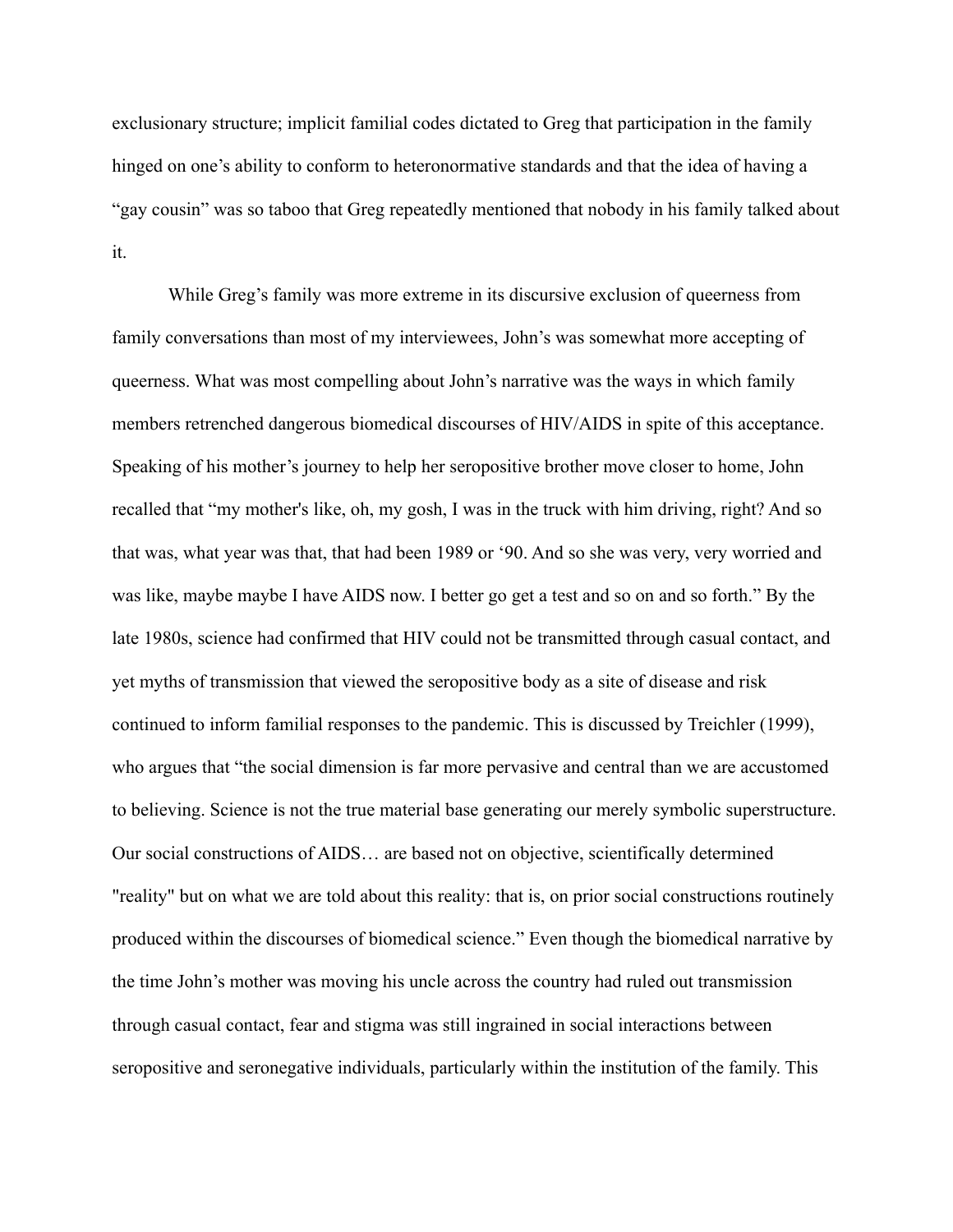represents the pervasive nature of antiqueerness within the institution, impacting the ways in which familial transmission of HIV/AIDS memory occurred.

Among younger interviewees, families added a personal dimension to their understandings of the HIV/AIDS pandemic–almost all of them reflected hearing stories of a relative lost to complications resulting from the syndrome. Unlike older interviewees, they were more likely to openly discuss their relatives' sexuality than older interviewees, reflecting generational progression toward an understanding of the family that is more inclusive of queer identities. Importantly, these narratives were often abstract, with interviewees only generally mentioning that a distant cousin or uncle had passed away during the height of the HIV/AIDS pandemic, without detailing the ways in which the family responded to the illness or loss or how this directly informed their understanding of the pandemic. Such stories served as a magnifier for other knowledge, increasing interviewees' perceived proximity to the HIV/AIDS pandemic and heightening their investment in other modes of public memory. Many interviewees mentioned that because they knew that family members had died because of HIV/AIDS, they were more likely to consume media about the pandemic. In such a way, families helped to build collective identities of loss which linked interviewees back to the HIV/AIDS pandemic and older generations of queer people–while they didn't provide specific knowledge, they generated the spark which drove younger generations to find such information elsewhere.

The only exception to this trend of younger generations having more open conversations with their relatives about queerness and HIV/AIDS was in regard to race and religion. Zeb, a non-binary Black person in their late 20s, illustrated this point while reflecting on the experiences of their gay cousin, expressing that "being in a black family, being queer is not really acceptable or talked about and so growing up with [my cousin], it wasn't talked about that he was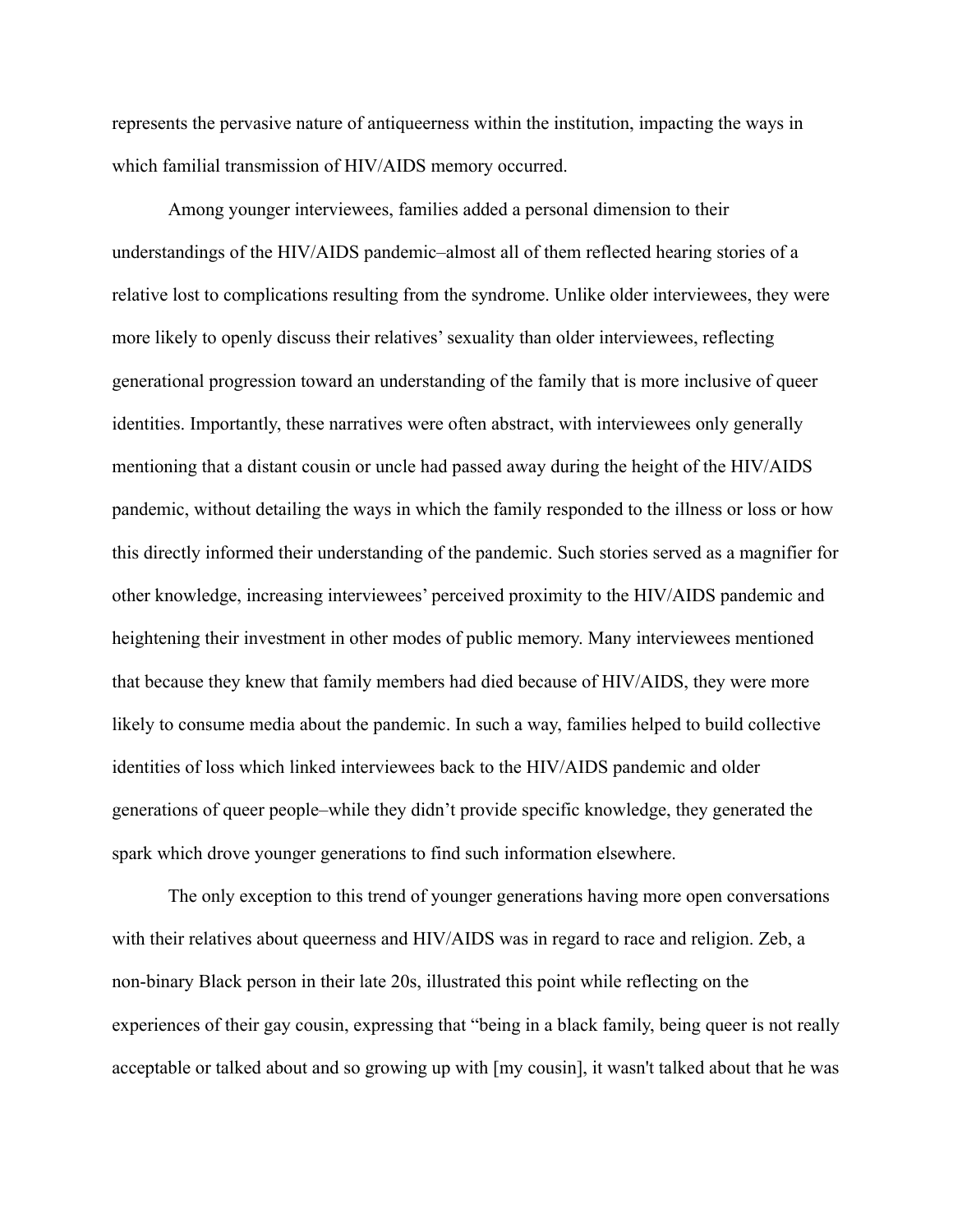gay…We wouldn't talk about it, and like, and then obviously when I got older, I knew he was gay." Seeing their older cousin's relationship with their family shaped Zeb's own understanding of queerness and HIV/AIDS, such that their family was not necessarily a source of memory transmission for them. Alex, a nonbinary person in their mid-20s, expressed a similar relationship with their family, albeit they blamed their Catholic upbringing for such silence. This drove Alex to explore queer history through other means, as they stated that their understanding of the queer community was their own responsibility, and they conducted research that was "very much a personal thing that I wanted to do against the grain, growing up in a Catholic family and a rather closed-off environment, where 'we don't say gay' is taken very literally." In both cases, their impressions of the pandemic were predominantly shaped by other institutions, namely their media exposure as well as their conversations with other members of the community in spaces like gay bars.

Gender mattered in the transmission of family memories: younger participants who identified as male said that familial stories were usually mobilized as a cautionary tale, promoting public health measures like safer sex, whereas female-identifying participants spoke of their families' experiences from a more historical perspective. Lara, whose mother worked as a nurse during the height of the HIV/AIDS pandemic, said that when two of them spoke about HIV/AIDS, her mother would only speak of all the "beautiful young men'' she saw dying during the height of the pandemic. Younger male participants were also more likely to emphasize the impact that the HIV/AIDS pandemic had on gay men specifically. Jack, a college student in his early 20s, stated that he had "no idea how the pandemic started, like, the AIDS pandemic started. But I do know that a lot of the spread was through young queer men mostly." Jack's primary exposure to knowledge of HIV/AIDS was through media that he consumed with his family from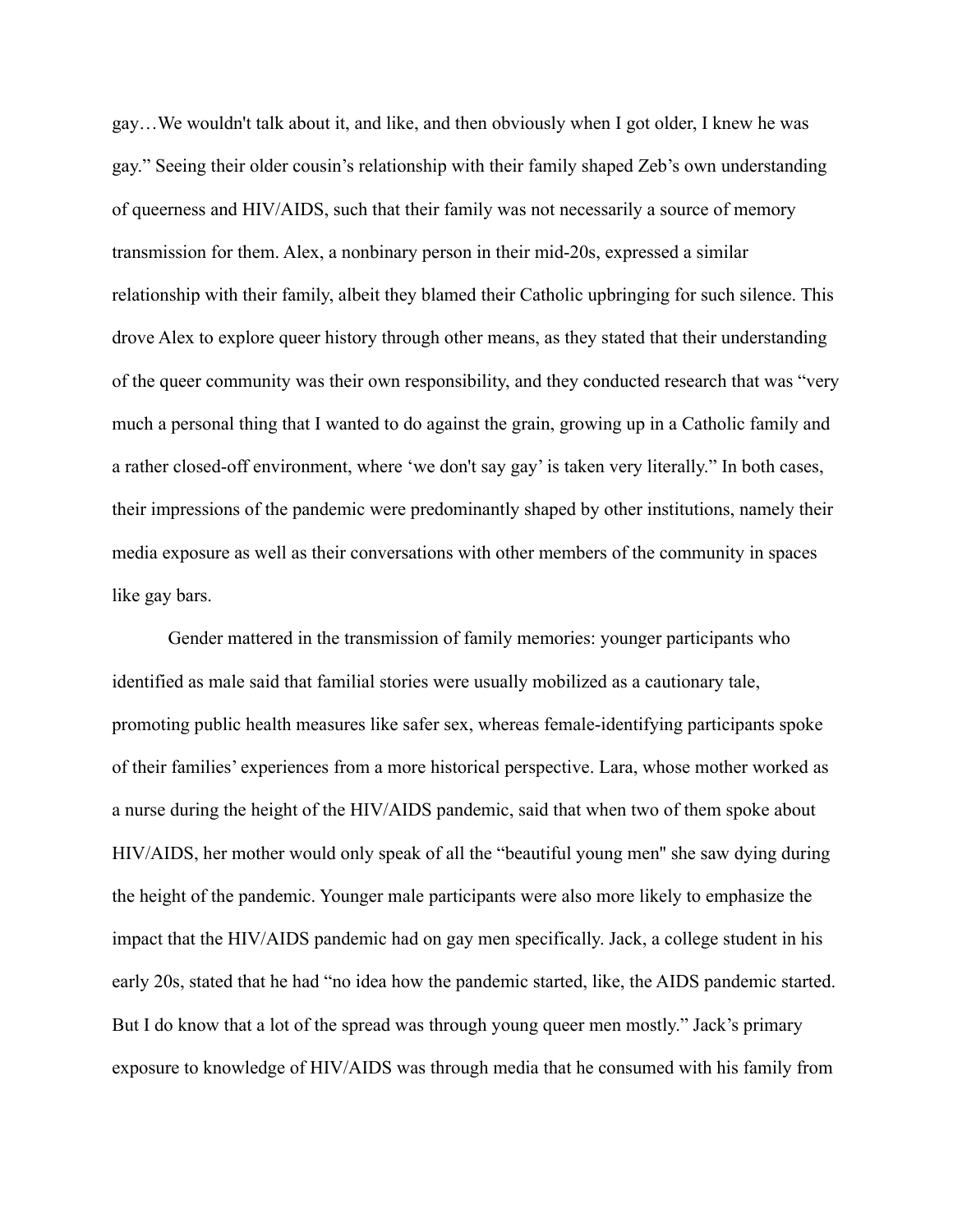a young age which emphasized figures like Freddy Mercury and other predominantly male pop stars who contracted HIV in the 1980s and 90s. Younger male participants said that they thought about the HIV/AIDS pandemic more often than female interviewees. Broadly speaking, this demonstrates the pervasive narrative that HIV/AIDS was a gay male disease, a myth that denies the experiences of other members of the queer community who either suffered from the disease directly or faced the pandemic in a more supportive, caretaking role. While families served as a mode of transmission for queer community memory, they privileged some narratives over others, which is in turn reflected by gender-based differences in perception and behavior among younger participants.

Older male participants, while speaking to the impact that the pandemic had on gay men, also emphasized the importance of the female experience of HIV/AIDS, as both caregivers and victims. While Greg only briefly mentioned the important role of female friends as caretakers, John was insistent that any understanding of the HIV/AIDS pandemic must include the female perspective. While this manifested itself less in his personal narrative, both his referrals and his suggestions for the direction of this project demonstrated a commitment to an egalitarian narrative which acknowledges the impact of the pandemic on queer women as well as men. This suggests a certain self-awareness within the queer community regarding the tendency to view the pandemic as a "gay-male-only" phenomenon, an understanding of HIV/AIDS that is not only propagated through familial memory structures, but rather pervades queer memory of the pandemic writ large. John, exemplifying many of the characteristics of generativity, attempted to rectify what he perceived as a flawed gap in community memory, choosing to highlight experiences and voices that he believed could impart a more holistic view of the pandemic. This demonstrates the role that older members of the queer community play in shaping public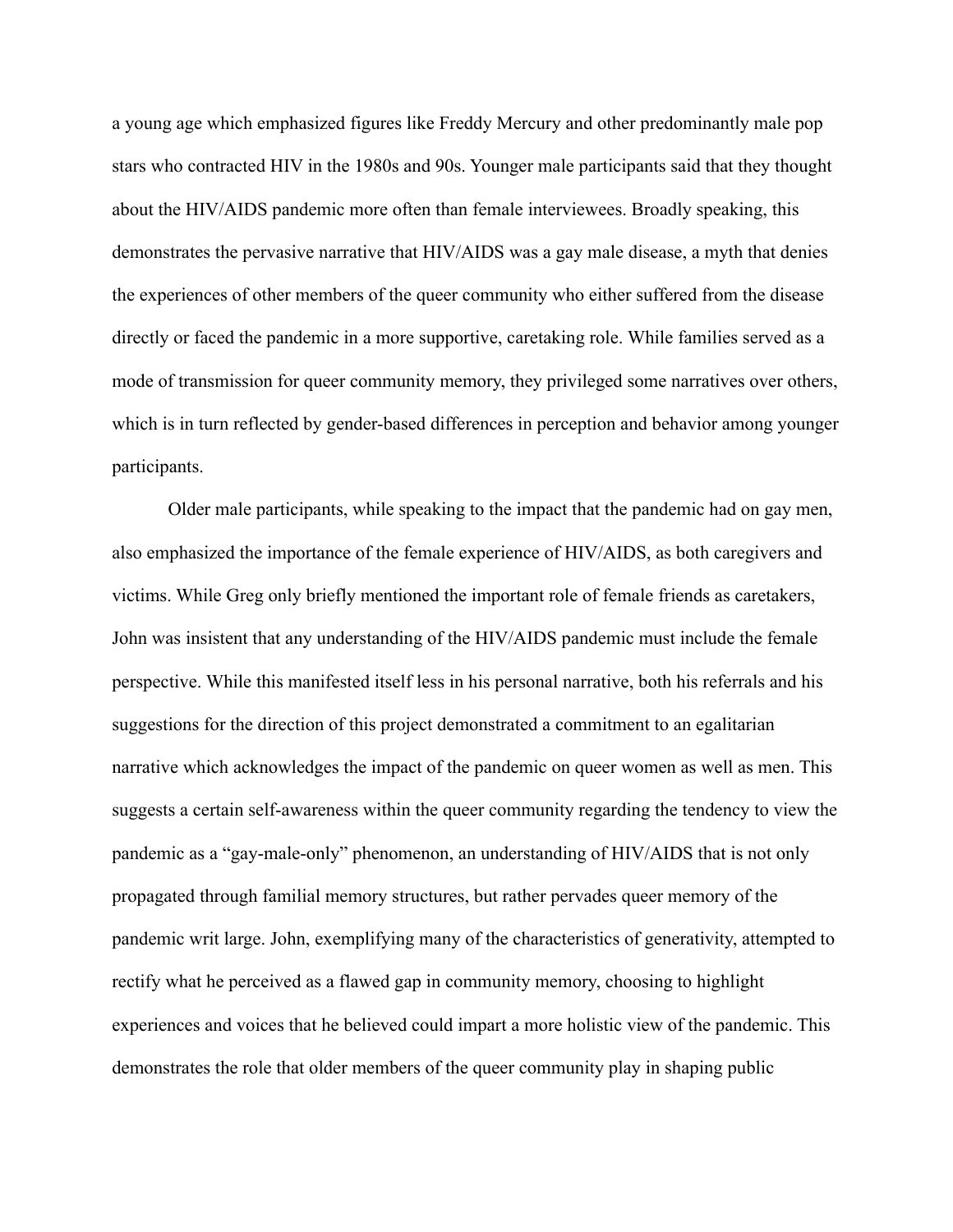memory: by forming counter-narratives that rub against the more commonly shared impressions, older generations add layers of nuance and complexity to public memory which can only be accessed through direct relationships within the queer community.

Direct intergenerational transmission of trauma via oral histories also played an important role in creating avenues for younger queer individuals to access first-hand narratives. This was characterized by a trend, which I refer to as inverse generativity. While generativity usually refers to the ways in which older generations seek out younger people within their communities to share their experiences with, I observed that my younger interviewees often sought out older queer relatives in order to learn more information about their experiences during the height of the HIV/AIDS pandemic. Cal, whose knowledge of HIV/AIDS was initially shaped by their formal education, said that they sought out their queer-identifying great uncle after coming across depictions of HIV/AIDS on television. Their desire to speak to a family member with first-hand experience came from a need to understand the more personal dimensions of the pandemic, which they argued were often absent from school and the media, as they said "it really gave me a [new] perspective because like, obviously, I know, it was real people who went through [the pandemic]. And like, we're missing a whole generation of queer people to learn from, and [my uncle] was very solemn. And I was like, wow, that kind of hit me… it's really cool to have the opportunity to talk to older gay people. Because it doesn't happen often." This demonstrates a perceived need among younger members of the queer community to preserve the narratives of a "missing generation" whose perspective is often missing in dominant portrayals of the pandemic. Younger generations are able to perceive a lack in queer histories because of the knowledge they access through schools and the media, and as a result, they often seek out institutions of memory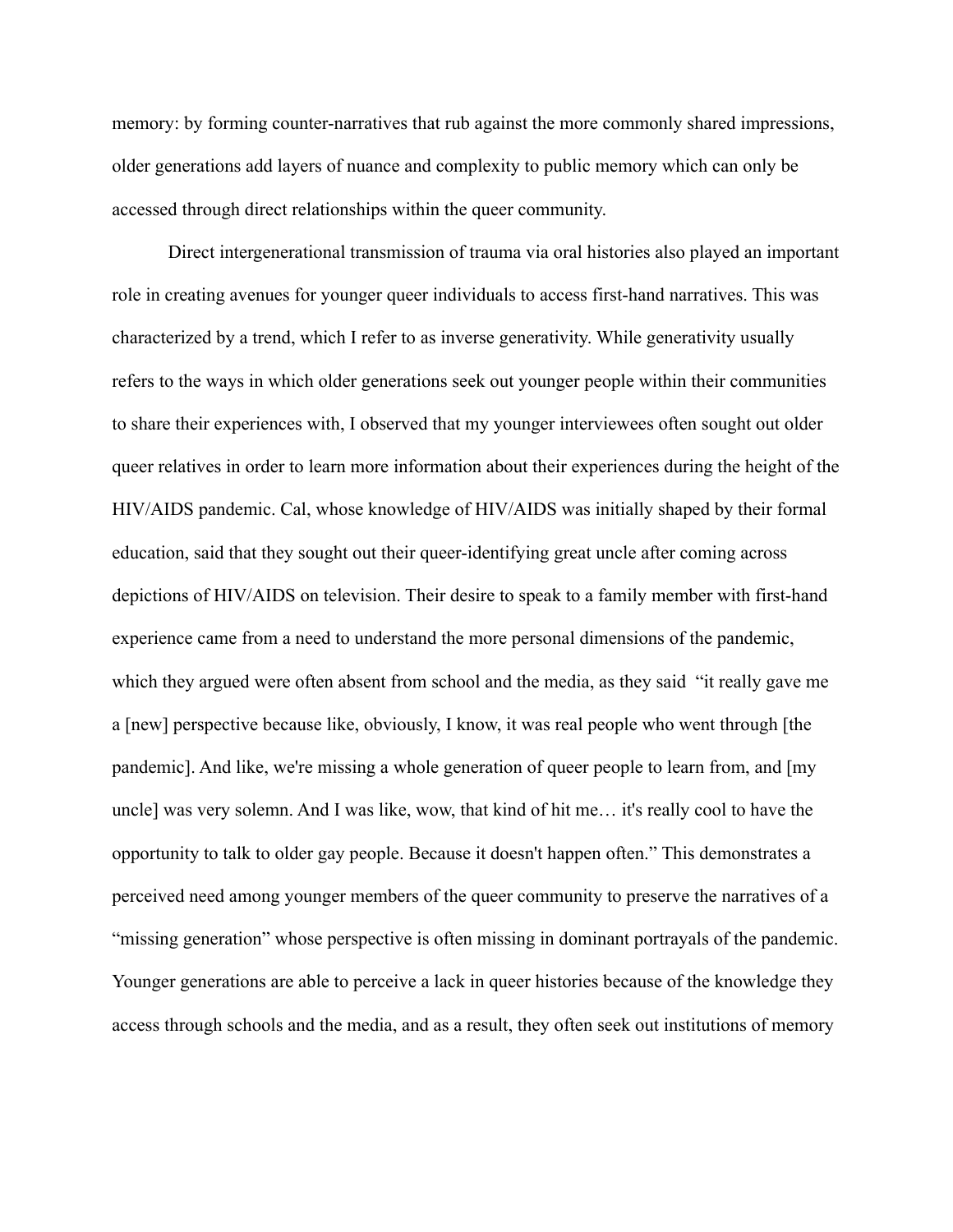internal to the queer community, such as the family, in order to supplement their understandings of the HIV/AIDS pandemic.

It is important to acknowledge that the data reflected here is likely biased by the ways in which the burden of HIV/AIDS impacted queer communities disproportionally. Here I refer to survivor bias, the fact that perhaps, as people who never contracted HIV/AIDS, my interviewees had vastly different experiences than most queer people during the height of the pandemic, and that it is solely because of their seronegativity that they were able to maintain such positive relationships with their families. While non-familial care networks existed in the queer community during the height of the pandemic, Greg and John never had the need to explore these options because their families provided this for them, albeit under a code of silence. However, if this survivor bias exists in my research, then it must also exist within queer community memory, as people with experiences like John's and Greg's were more likely to pass on their experiences and memories to later generations.

#### *The Bars*

The institution of greatest import to my oldest group of interviewees in mediating their experiences of HIV/AIDS was the gay bar. However, if codes of silence were a familial invention, they were a specialty of gay bars, which operated in near denial of the raging pandemic. Reflecting on his experiences in the gay bars, John said, "if you were in New York, you were in the back of a truck in the Meatpacking District. You meet people, and it's like, well, was it [dangerous]? Okay, yeah... That was, you know, kind of that rough part. I mean, we lived life as if it wasn't going on." For both John and Greg, the bars were about cruising, finding potential sexual partners. While these fleeting interactions were not about sharing trauma, it was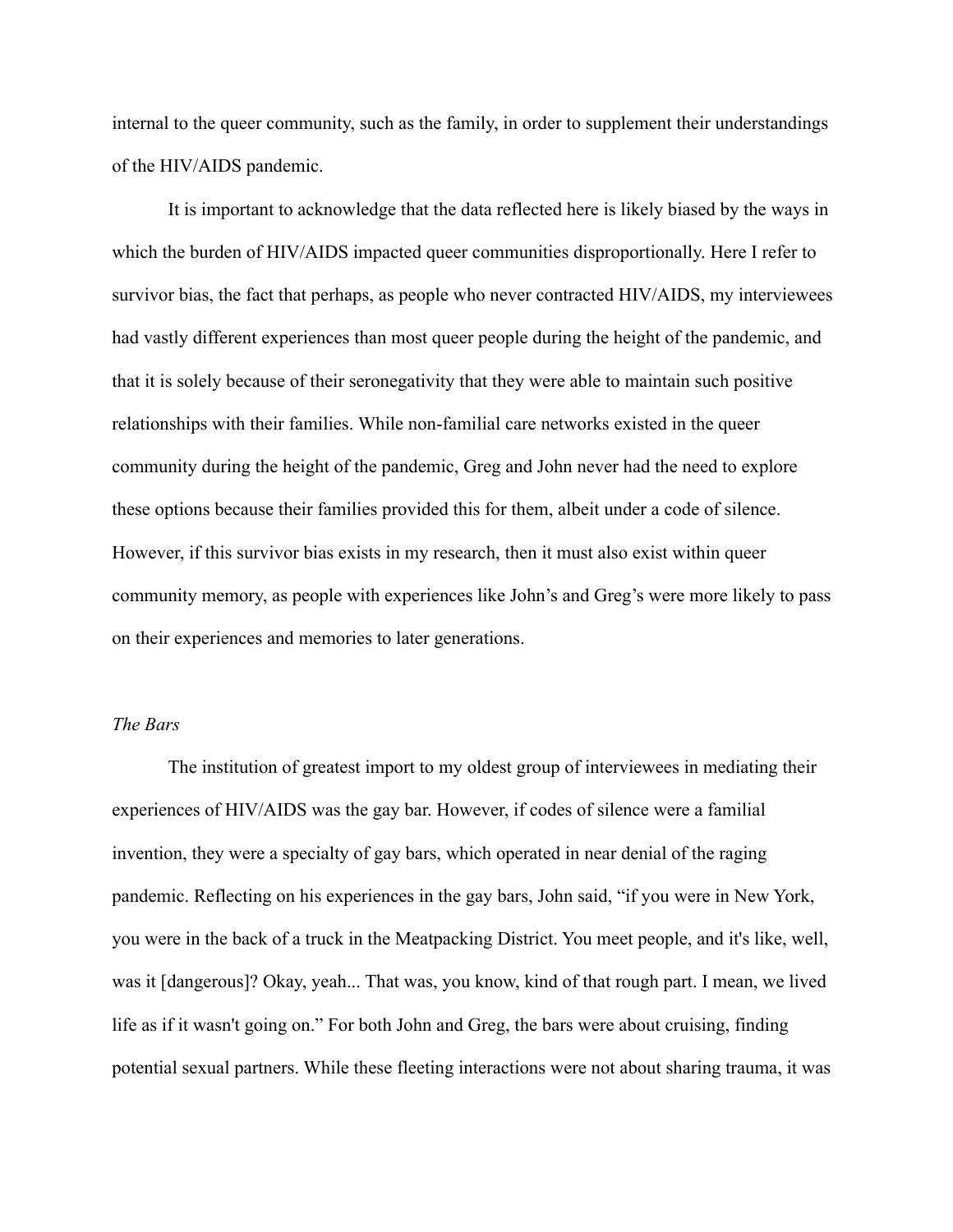the purpose of gay bars to provide an outlet for their communities, a space where people could interact free of the pressures of the outside world. HIV/AIDS entered the gay bars in two primary ways: first, as their primary function was to provide a meeting grounds for sexual partners, the question of seropositivity was frequently raised, and second, the bars often served as meeting places for activist organizations or trauma circles in their off hours. Relating to the former, HIV/AIDS infection was held in a more factual regard–interviewees expressed that in screening a prospective sexual partner, they would always inquire about their seropositivity. Should someone answer in the affirmative, John specifically mentioned that while sex was usually off the table, they would continue the conversation over a couple of rounds of drinks before parting ways. While this demonstrates that stigma still existed within the gay bars (sex with HIV-positive individuals was viewed as prohibitively dangerous, while in reality, the use of condoms could virtually guarantee a safe sexual encounter), seropositive individuals were not relegated to the exterior like they were in other public spaces.

Regarding gay bars' second function, their capacity as meeting spaces for community organizations was only mentioned in passing by my interviewees, who stressed the importance of the gay bars' first function in their descriptions. Greg, a suburban dweller, said that he only came into the city to go to parties at the bars and was spatially dislocated from the community events that took place there during off hours. John blamed his busy work schedule for keeping him away from such happenings, but mentioned that he knew people within the queer community as well as straights with ailing relatives who sought community at fundraisers and talk circles. By the time Greg and John reached the bars, the only evidence that the spaces served another function was the posters that still hung from the fundraisers. These often depicted members of the queer community who didn't have the means to access medical resources, regulars, or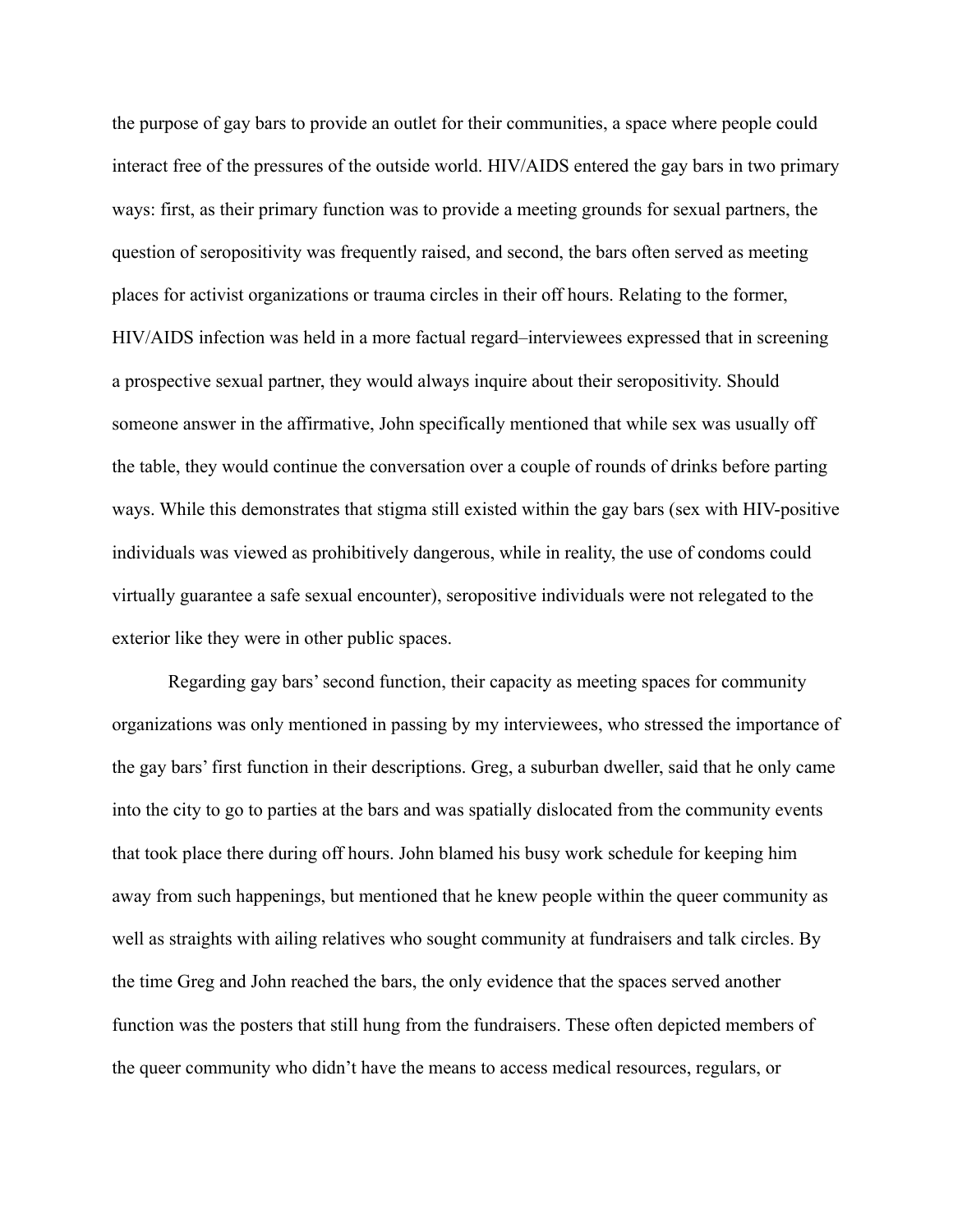relatives at the bar seeking help from friends and strangers alike, linked by tragic circumstances. As John reflected, these served as a small reminder of the tragedy that was occurring, even as the bars were a space where people went to forget. While bars may have played a limited role in transmitting narratives of trauma that were shared within their walls during off hours, this impact is likely shadowed by the ways in which the community organizations which used the bars as a meeting place contributed to this process of memory sharing.

Younger interviewees used the bars in much the same way as older generations. For them, gay bars provided a comfortable space where they could be surrounded by people who they knew wouldn't judge them for their identities. This sense of insulation from the stigma of the outside world is a commonality between younger and older interviewees, who both stressed the importance of gay bars as centers of queer community. However, while older interviewees saw their participation in the bars as a means of survival, younger participants perceived it as a sign of resilience. Lara, an interviewee in her 20s who regularly goes out to gay bars, said that she didn't believe such a space would be possible had it not been for queer investments in the institution during the height of the HIV/AIDS pandemic. While Lara's desire for a safe space pushed her towards the gay bars, she was similarly compelled by what she perceived to be the historical importance of these spaces. For her, the gay bars became an important part of the queer experience as a result of the HIV/AIDS pandemic, such that participation in the bars today is a ritual necessary to defining oneself as queer in the first place. In other words, the statement that she participates in gay bars because she identifies as queer is true in two senses: first, because of her identity, she must seek out more inclusive spaces to feel comfortable, and second, she seeks out gay bars because it is through such an act that she feels historically connected to her community. Other interviewees expressed similar sentiments, that their participation in gay bars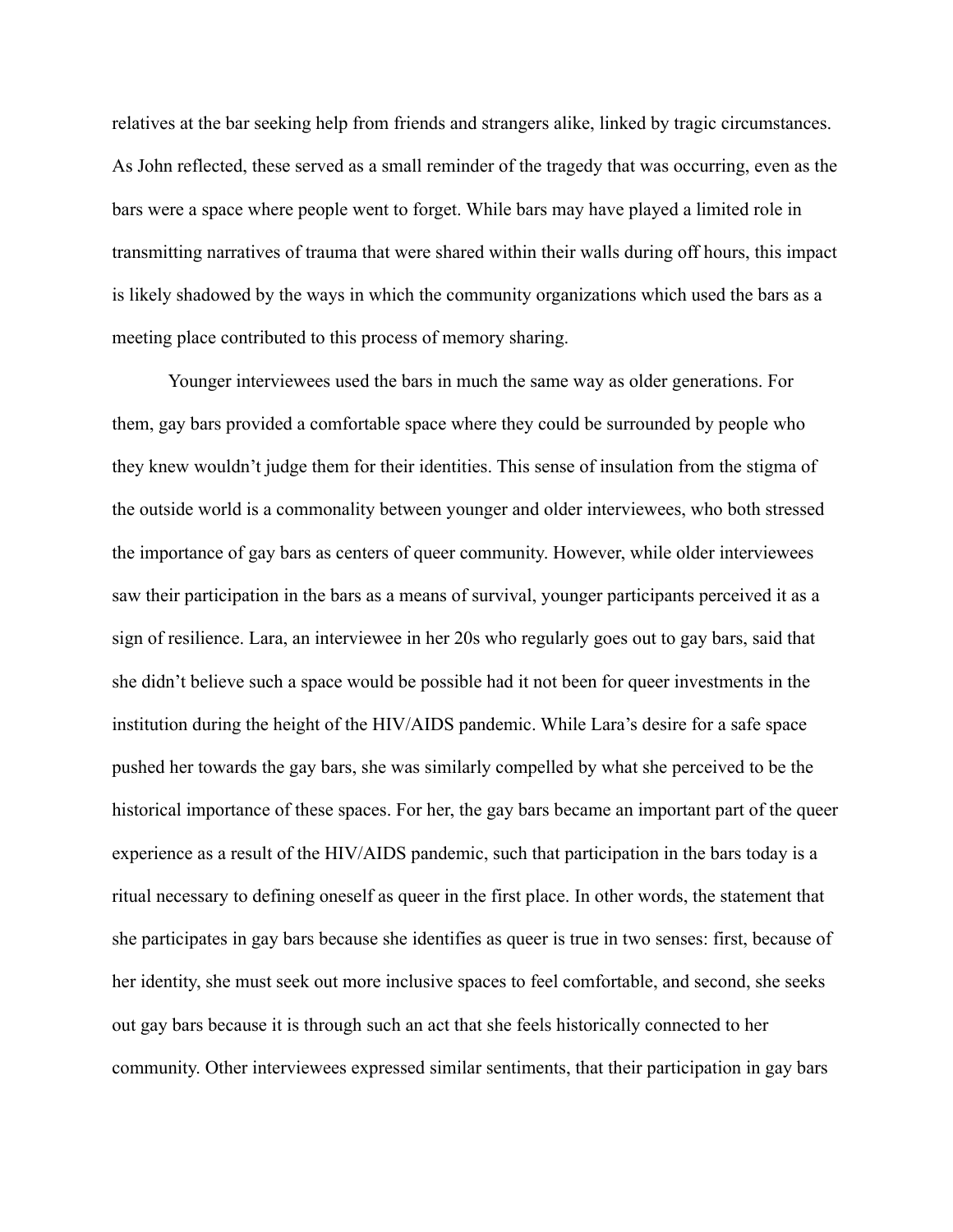is just a part of "being queer," something which set them apart from the older interviewees who framed their participation in the bars as the result of necessity alone.

This understanding of the gay bars as a practice of resilience among younger interviewees reflects the intergenerational transmission of trauma with an important modification–the institutions which pass down traumatic memory within the queer community are also institutions, which allow younger generations to process their trauma, facilitating the construction of narratives of recovery and resistance. All interviewees expressed anger and sadness at the impact of the HIV/AIDS pandemic, each one sharing their unique stories of loss, but younger participants used these accounts to demonstrate the resilience of the queer community. Reflecting on the impact that the HIV/AIDS pandemic has had on her identity, Lara stated, "It's sad, obviously, that so many people died and so many people suffered, but there's also a sense of historical pride in the way we fought for ourselves and came together… I feel like it's a very important piece of our history." Another interviewee, Cal, echoed this sentiment, arguing that "I owe so much to the queers of those generations and who suffered through that, for the rights I have." By reframing the historical trauma of queerness as the development of rights and community, younger interviewees were able to come to terms with their marginalized identities, simultaneously acknowledging the oppression that is a part of being queer, while also proudly highlighting acts of resistance and progress. The gay bars were an important institution in facilitating this transformative narrative, as it is through their participation in the gay bars that younger interviewees said they felt more connected to their history and community.

The most recent pandemic provided interesting challenges to interviewees who typically engaged with the queer community through gay bars, which were shuttered in 2020 and remained closed for nearly two years. As a result, many interviewees reflected on shifting social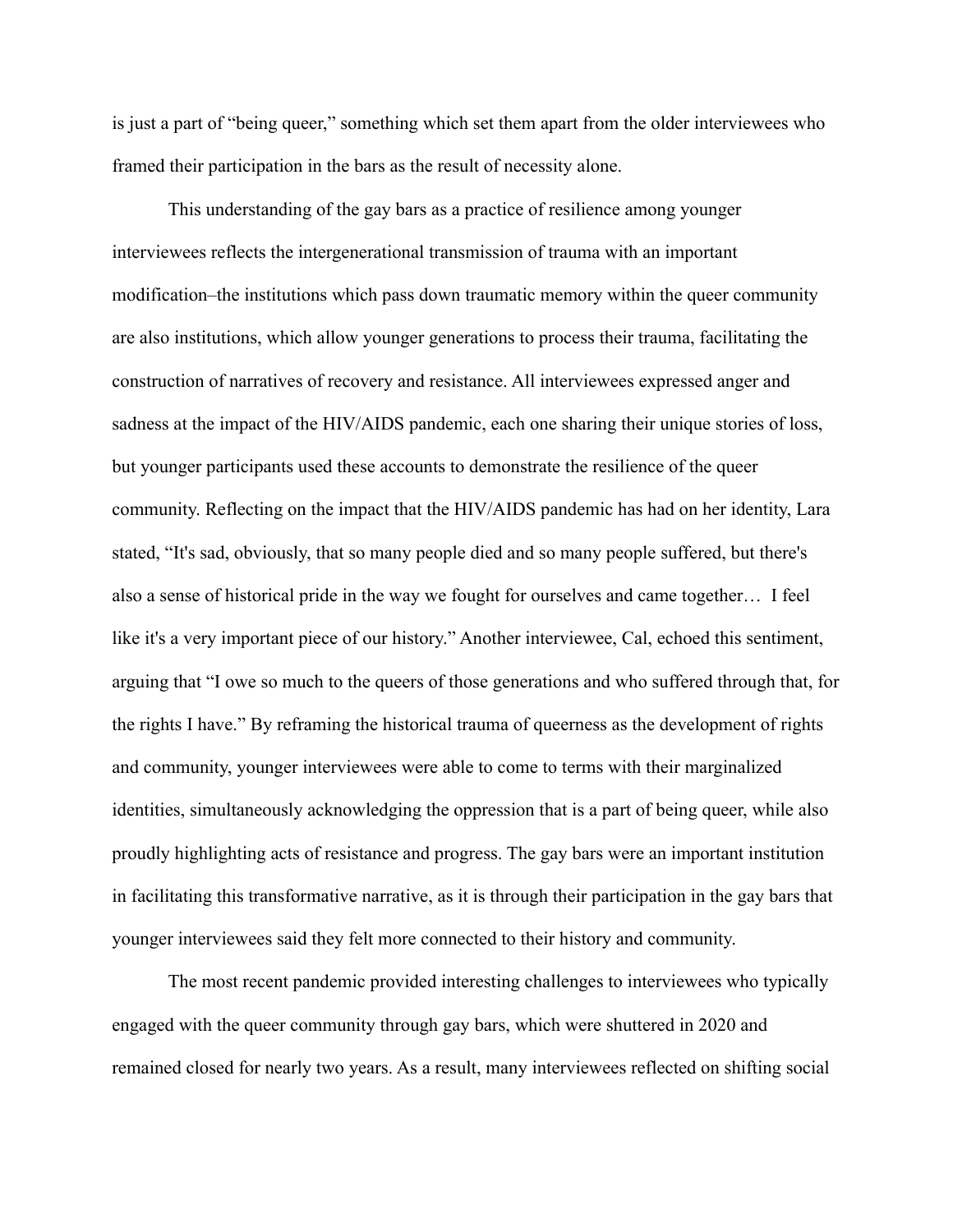interactions to different forums–either in more personal, closed circles, or in virtual spaces. Many younger interviewees returned home to spend lockdown with their families, and in such a way, COVID-19 changed individuals' exposure to institutions of public memory, changing the discourses of queerness and HIV/AIDS to which they were subjected. One source of information remained prevalent in the narratives of all interviewees, perhaps more so because of COVID restrictions–popular media was something that many interviewees described as an influential component of both their queer identities and knowledge of HIV/AIDS.

## *The Role of Media in Shaping Shared Memory*

Popular media has always been a means of transmitting shared memory–the experiences of individuals and their communities can be condensed into a consumable format accessible to anyone, capable of being shared across great physical and temporal distances. As a result, it is no wonder that all interviewees attributed at least some of their knowledge of the HIV/AIDS pandemic to both contemporary and historical media portrayals. This was more common among younger generations, who grew up consuming this media passively even before they were even aware of their own queer identities. This process of learning through media is complementary to the family as a means of memory transmission, as the films and television that interviewees were exposed to when they were younger were often selected by their family members. This media contact is responsible for two important trends among younger participants–individuals who learned of the HIV/AIDS pandemic through television and film were more likely to view the disease as a gay male phenomenon, and they were also more likely to see the trauma of the pandemic as community-generating. Both of these have important implications for understanding the role of the media in shaping queer identities.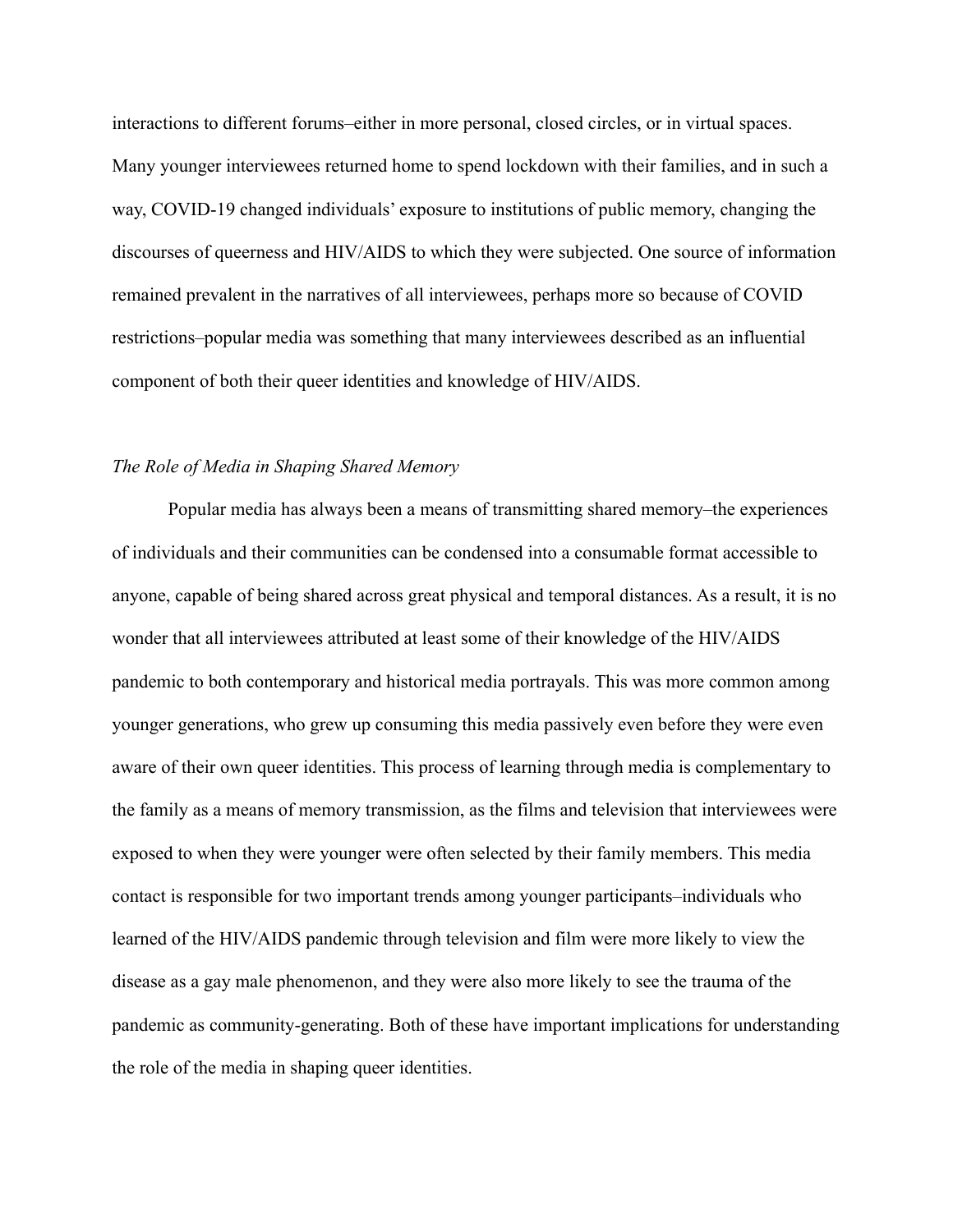Regarding the first trend, many interviewees who learned of the HIV/AIDS pandemic were more likely to fall into the narrative that it was a "gay male disease." For Lara, popular media confirmed and retrenched this idea, which was already given to her by her mother who spoke at length about all the ailing gay men that she treated in the 1980s and 90s as a nurse. Alex echoed these sentiments, expressing anguish at the stigma faced by gay men at the height of the pandemic, but speaking little about the experiences of other marginalized groups impacted by HIV/AIDS. This perhaps reflects a dearth of non-male voices in media portrayals of the HIV/AIDS pandemic, indicative of social structures of privilege that extend far beyond the queer community, but are exemplified by shared understandings of the HIV/AIDS pandemic. Indeed, many plays, movies, and television shows about the pandemic were written by men who were inspired by their own experiences–Larry Kramer, Jonathan Larson, Tony Kushner–perhaps some of the most influential voices queer media, especially regarding HIV/AIDS, are responsible for imparting a very particular understanding of the pandemic which stresses the experiences of gay men. As a result, it is logical that such a perspective is also common among younger members of the queer community whose knowledge of the pandemic is a product of such media.

Interviewees whose knowledge of HIV/AIDS was influenced by popular media were more likely to view the pandemic through a positive lens. While they acknowledged that the pandemic was devastating and traumatic, they all argued that such pain was a necessary force of social cohesion responsible for the unity of the queer community both historically and presently. Reflecting on the relationship between HIV/AIDS and queer community, Alex argued that, "even though it affected [mostly gay men], you saw this great, cohesive connection between all queer individuals. You have like the lesbians, the gays, trans individuals, all of it kind of coming together in that creating that queer, 'we take care of each other' community." Expressing a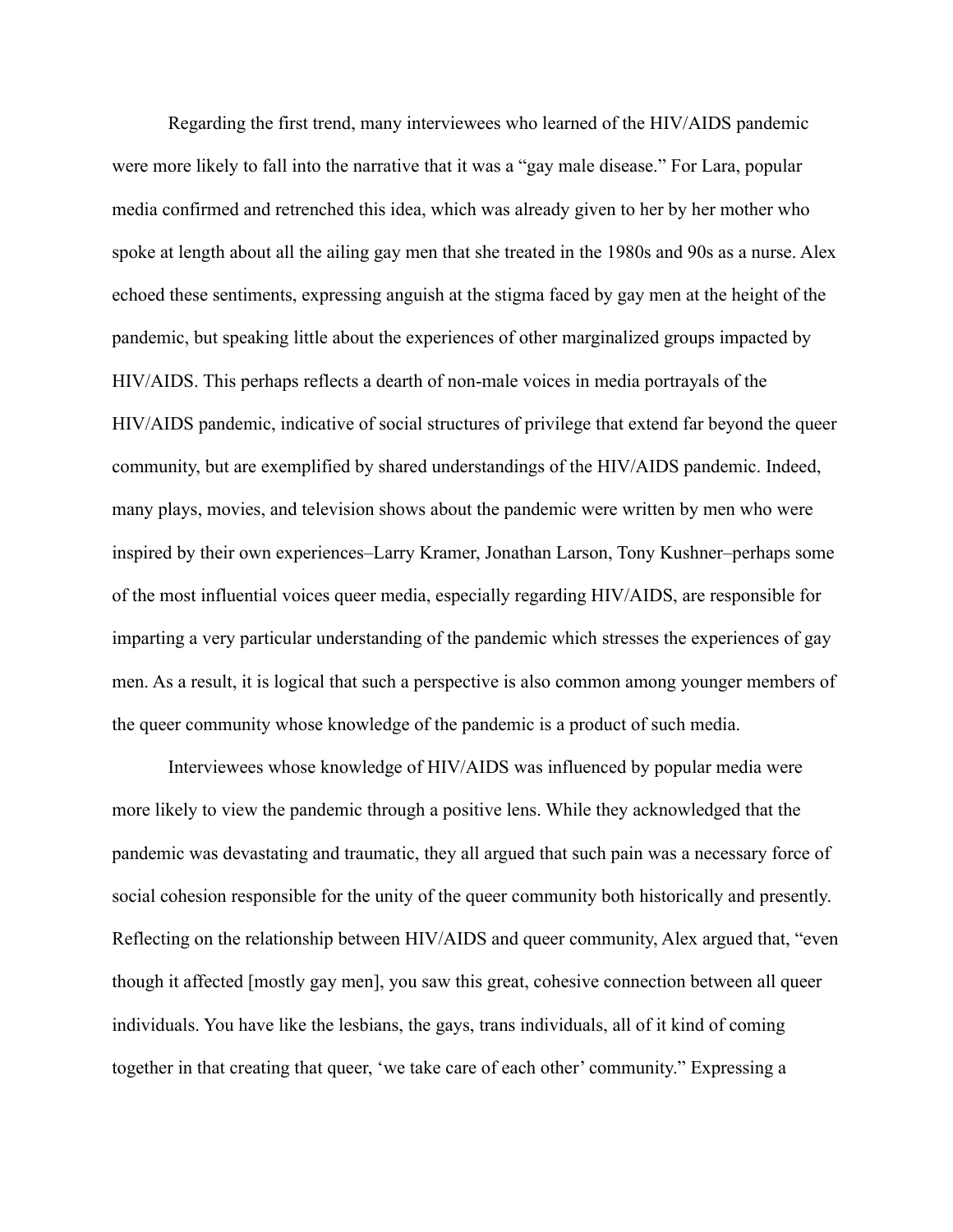similar sentiment, Jack said that his main takeaway from the HIV/AIDS pandemic was "resilience, like [the queer] community got tighter. To combat deaths or illness, comorbidity from the actual pandemic, and the backlash against their community, I think they have to band together tighter." This represents a departure from the way in which older interviewees conceptualized the pandemic–even while they spoke at length about the ways in which queer people came together in spaces like gay bars to help each other survive the physical and mental tolls of the pandemic, John and Greg both emphasized the sense of loss, the lost potential of the "missing generation" as the result of the pandemic. As Alex and Jack both stated that their primary understanding of the pandemic was mediated through television and movies, it is likely that their optimism is at least partially influenced by that of Hollywood itself. Media portrayals of the HIV/AIDS pandemic tend to be encouraging–Angels in America ends with Prior's declaration that the "great work" will continue (Kushner 1993), exemplary of a trend within HIV/AIDS media which typically turns the tragedy of death into motivation for action. It is likely that this represents an attempt on the authors' parts to work through the trauma that they experienced first-hand, and as a result, this compulsion to process the historical trauma of HIV/AIDS towards community-productive ends is embedded in younger generations' relationships to the pandemic.

#### *Comparing COVID and HIV/AIDS*

Among those who had lived through the height of the HIV/AIDS pandemic, personal memory played an important role in shaping responses to public health during COVID-19. The impact of the most recent pandemic was dramatically different on the queer community, causing unprecedented isolation as many of the brick and mortar institutions where communities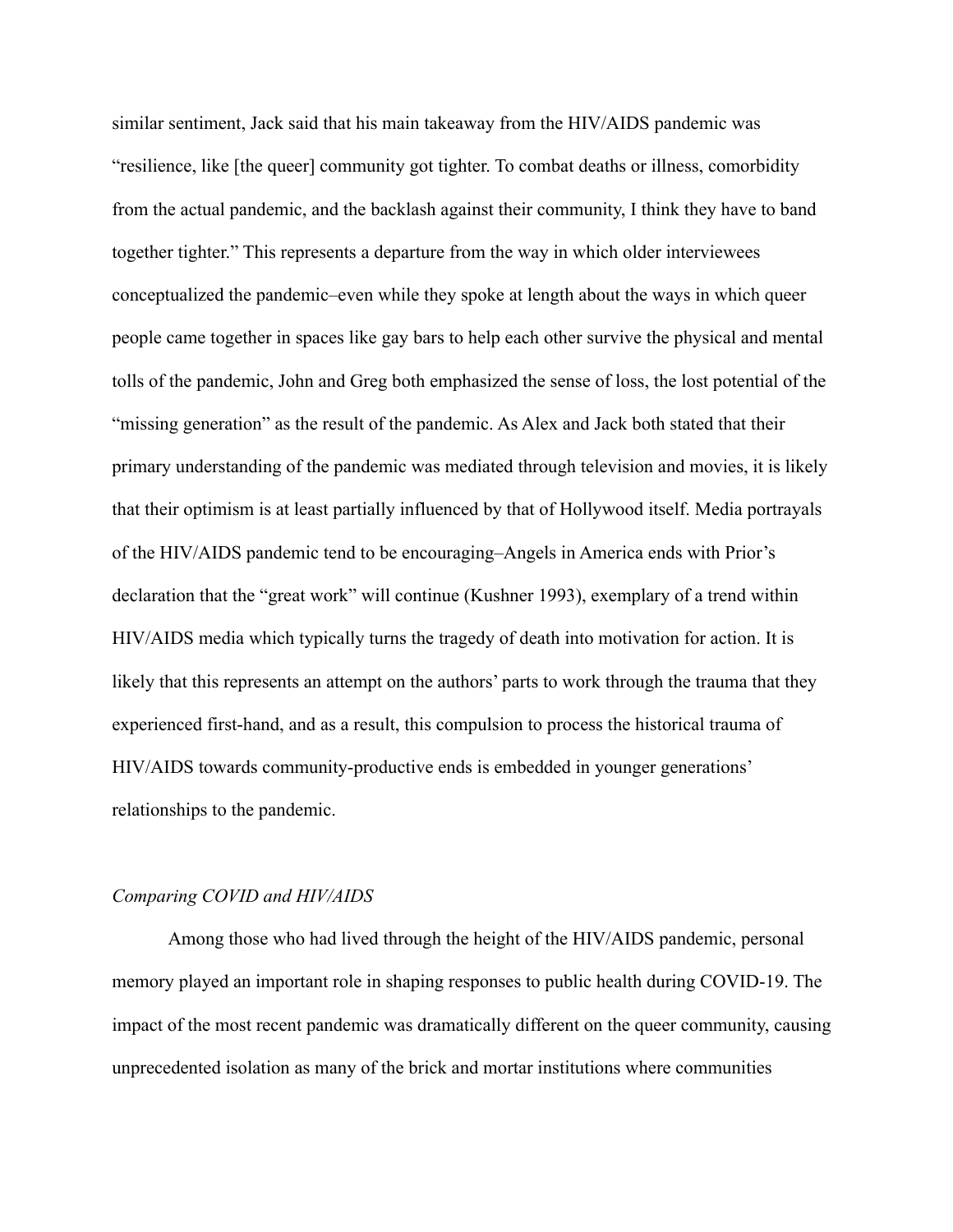gathered were shuttered because of COVID. As a result, many of the survival strategies mobilized by queer people during the HIV/AIDS pandemic were inaccessible. Biomedical discourses of risk were more broadly applied under COVID, and individuals sought to protect themselves and loved ones from potential transmission, maintaining small social circles not conducive to the kind of collective narrative-sharing that occurred during the height of the HIV/AIDS pandemic. In spite of these differences, interviewees still drew strong connections between the two pandemics, respective to both their personal, individual memories, and broader narratives of queer experience during the height of the HIV/AIDS pandemic.

Comparisons between the political inadequacies and contexts of both pandemics were drawn by all interviewees, regardless of age. Both John and Greg, who were alive at the height of the HIV/AIDS pandemic, drew comparisons between Reagan and Trump, condemning both presidents for their silence and inaction in the face of raging pandemics. Cal, a younger interviewee, compared portrayals of HIV/AIDS that they saw in the media to the early days of COVID-19, arguing that both pandemics were completely preventable had the government intervened earlier. In all cases, frustrations with the ways in which politicians handled the HIV/AIDS pandemic were brought into the present, as many interviewees stated that they thought that the government should have learned more from its past failures. This represents an interesting body politic with respect to the queer community–interviewees were as a whole very responsive to public health guidance, arguing for more restrictive COVID-19 mitigation practices. While I had initially predicted that queer communities might reflect an adverse reaction to public health, at least where they perceived historical similarities between the failures of the NIH and CDC during the height of the HIV/AIDS pandemic and their responses to COVID-19, as past experiences might have generated skepticism of public health officials as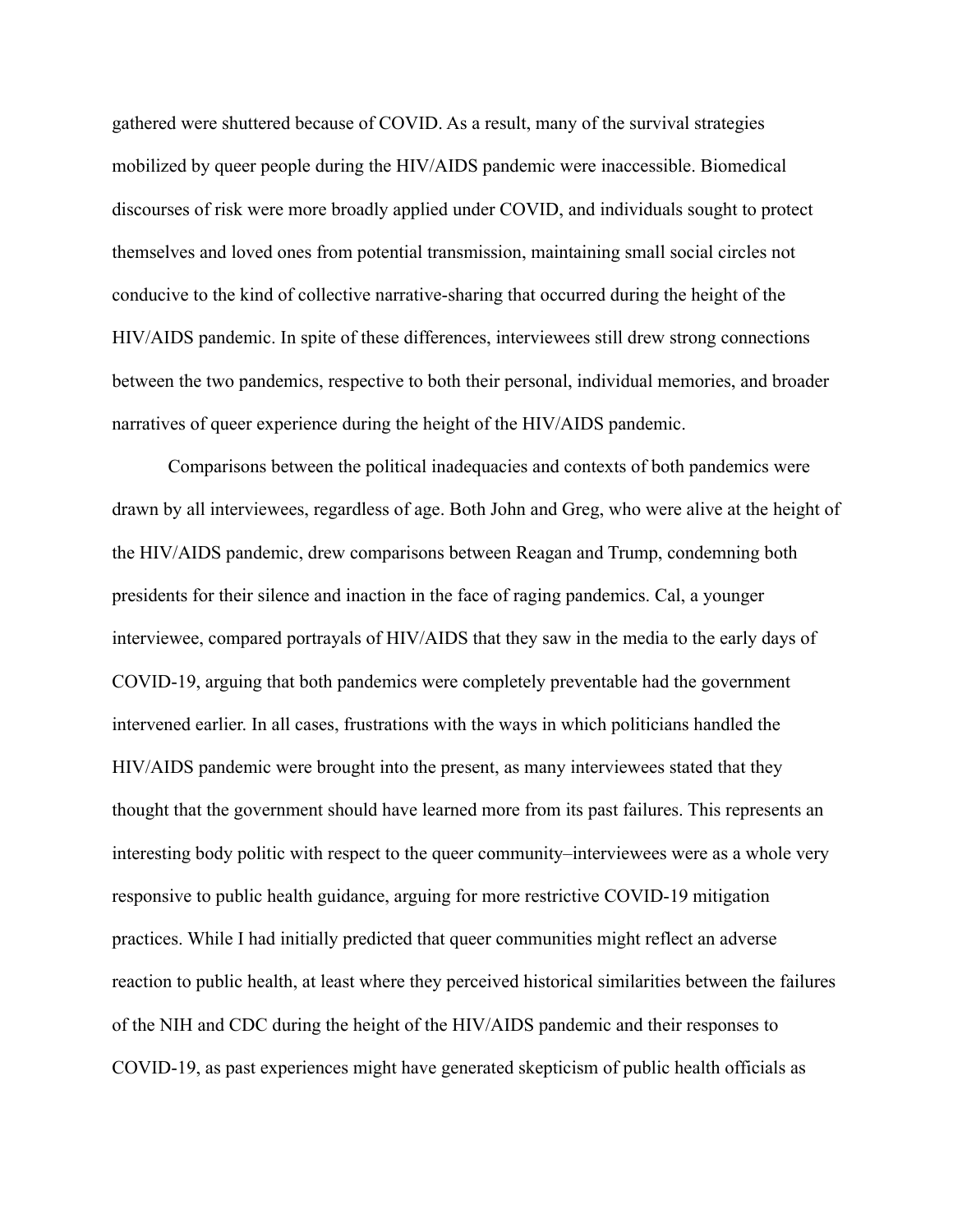political actors, I found that all of my interviewees were highly invested in public health practices like masking, social distancing, and vaccination. This may be understandable in the context of my other findings, which demonstrated that queer public memory was often more general than I anticipated, and as a result, people were more likely to focus on the largest actors, such as the president or federal government, when considering who to blame for poor public health guidance and practice during the HIV/AIDS pandemic. This may reflect the trend of "functionalized knowledge" that I observed with respect to the school as an institution of memory transmission: as many interviewees initially learned of HIV/AIDS through their formal educational experiences, which emphasized public health, it's likely that these investments in public health practice remained, even as students condemned their schools' curricula for underemphasizing queer history. The lessons learned during the HIV/AIDS pandemic within the public health community–the advances in epidemiology and treatment testing that were a direct consequence of queer activism during the height of the HIV/AIDS pandemic–may have also played a role in improving queer individuals' perceptions of public health actors (Epstein 2000). As a result, as interviewees filled in the gaps in their knowledge of the HIV/AIDS pandemic with more personal narratives mediated by other institutions, their backgrounds in public health training framed their later knowledge and continued to inform their understandings of the pandemic.

There were also important discursive similarities between the two pandemics, as noted by several interviewees. While the HIV/AIDS pandemic associated risk and disease with queer bodies, the early days of the COVID-19 pandemic saw a rise in violent crime against Asians as a result of political rhetoric that linked the disease to its believed origins in China. Cal, reflecting on the similarities between queer and Asian positions within the two pandemics, stated,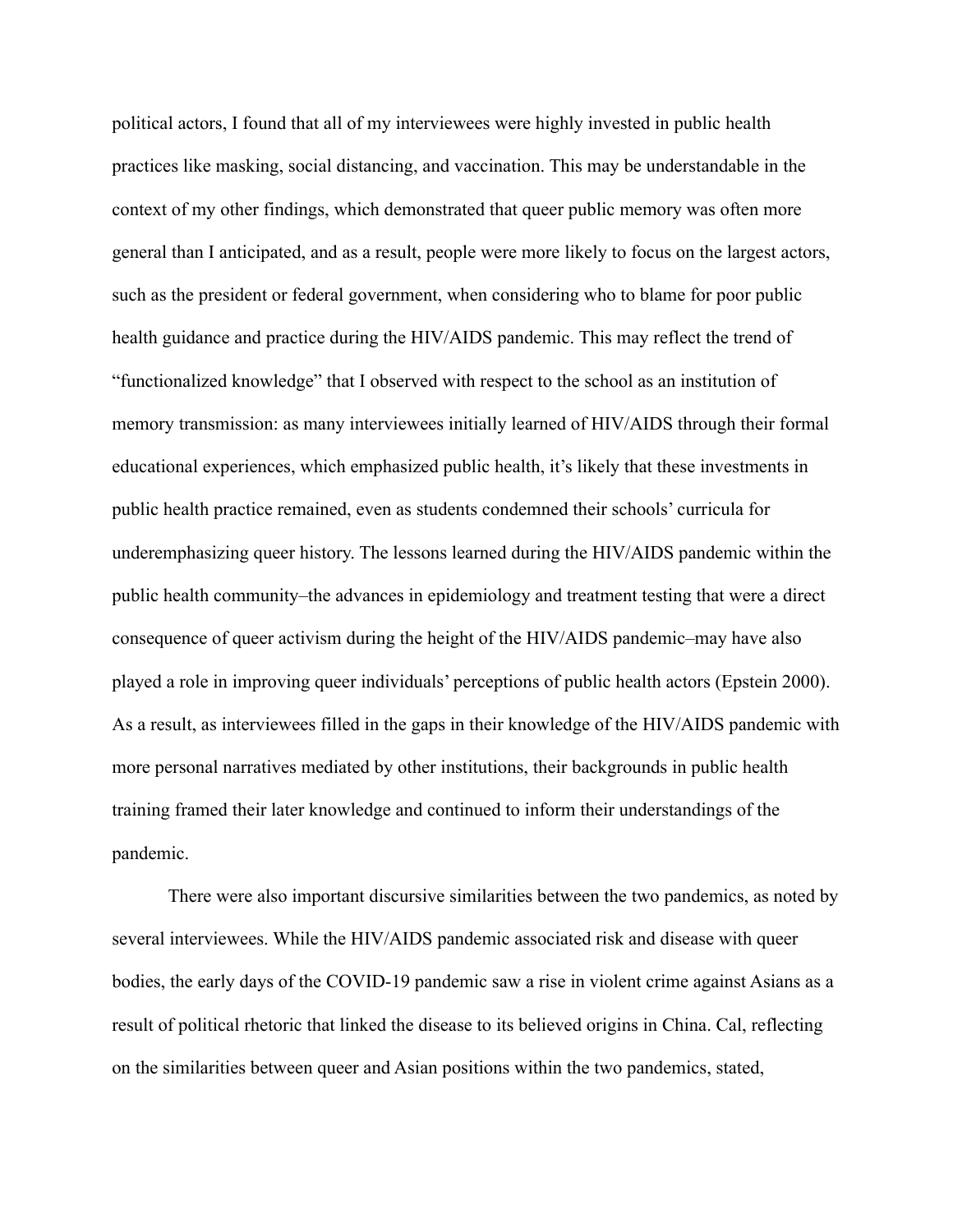"Everybody hates gay people because of HIV, right? [With the COVID-19 pandemic], the amount of Asian hate crimes is insane. It's not the same thought process, like, 'only Asian people can get COVID,' but in that, all Asian people are dirty, or unclean… it's not like there wasn't racism before. But it's just so heightened and more aggressive." Here, Cal articulates the similarities between anti-queerness during the height of the HIV/AIDS pandemic and racism during COVID-19 as the result of inherent social inequalities, closely paralleling Bersani's (1987) argument that rhetorics of disease are only meaningful within social context. In both cases, it wasn't that the disease was the cause of racism or anti-queerness, rather discourses of disease built on existing inequalities to retrench structures of privilege and oppression.

#### **Conclusion**

Memory within the queer community is transmitted through complex social institutions that exist both within and outside of the community itself. Each of these institutions has a unique impact on the dominant narratives of the HIV/AIDS pandemic shared within them, which in turn shapes the ways in which individuals come to understand and identify with queerness. The family, historically a site of exclusion, provides a more personal understanding of the pandemic, translated through stories of lost friends and relatives but imbued with the codes and rules of family participation. Schools are responsible for imparting a clinical understanding of HIV/AIDS as a disease without historical context, focusing instead on risk prevention and personal responsibility. Gay bars are the final institution responsible for memory transmission within the queer community–as spaces that promise refuge from the normative strictures of heterosexual society, they provide a meeting grounds through which queer individuals can share their trauma interpersonally, in fast and casual interactions. Popular media portrayals of HIV/AIDS often fill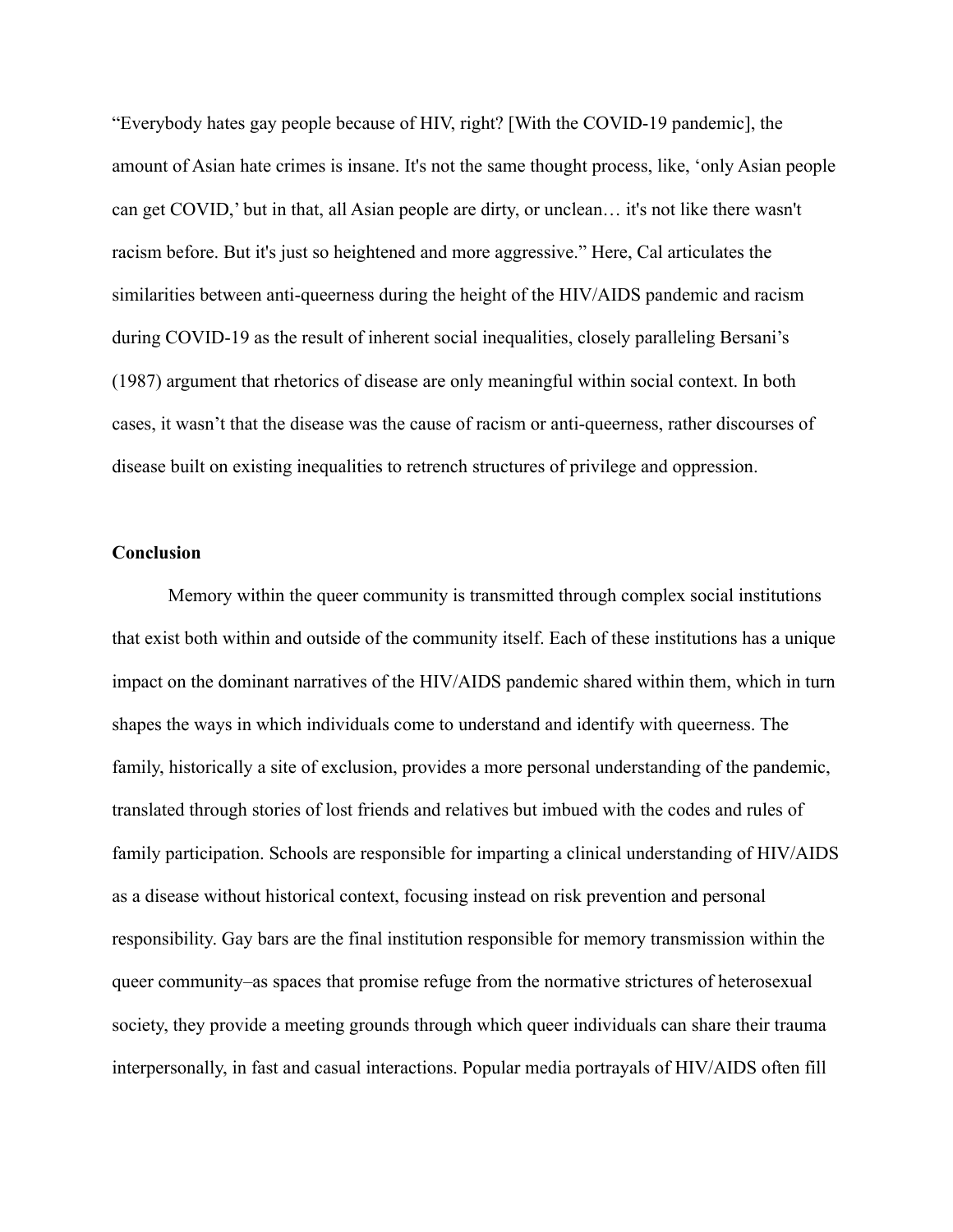in the gaps of these institutions, especially during the COVID-19 pandemic, as gay bars and schools were shuttered, prompting greater consumption of media which provided individuals with larger, overarching accounts of the HIV/AIDS pandemic that are complementary to the more personalized stories shared in other institutions. This greater investment in digital spaces that was a result of COVID-19 restrictions meant that queer youth were more likely to seek out films and television about the HIV/AIDS pandemic, rather than speak to other members of the community who they would typically encounter in spaces like gay bars. Younger interviewees who had greater media exposure seemed to view the history of HIV/AIDS in more optimistic terms, seeing the suffering of the pandemic as community-forming. I suspect that these two trends may be related, especially considering that media portrayals of the HIV/AIDS pandemic often end with similar messages about the relationship between disease and community. Future research should investigate this potential relationship, perhaps through a media studies lens to answer the question of how media portrayals of the HIV/AIDS pandemic influence community-based perceptions of the disease. The work of all of these institutions–the family, the school, the gay bar, and popular media–was present in the dominant narrative shared by all interviewees, that the HIV/AIDS pandemic was painful and traumatic, but it also generated a force of cohesion that allowed the queer community, as a collective of individuals from different backgrounds and identities, to coalesce in a durable way. This represents a larger project of working through trauma which continues to influence queer identities today.

The lasting nature of this trauma is evident in the ways that interviewees drew similarities between the HIV/AIDS and COVID-19 pandemics. Overall, participants likened the stigma experienced by Asians during the COVID-19 pandemic to rampant homophobia throughout the 1980s and 90s as a result of HIV/AIDS, describing the need to scapegoat as an inevitable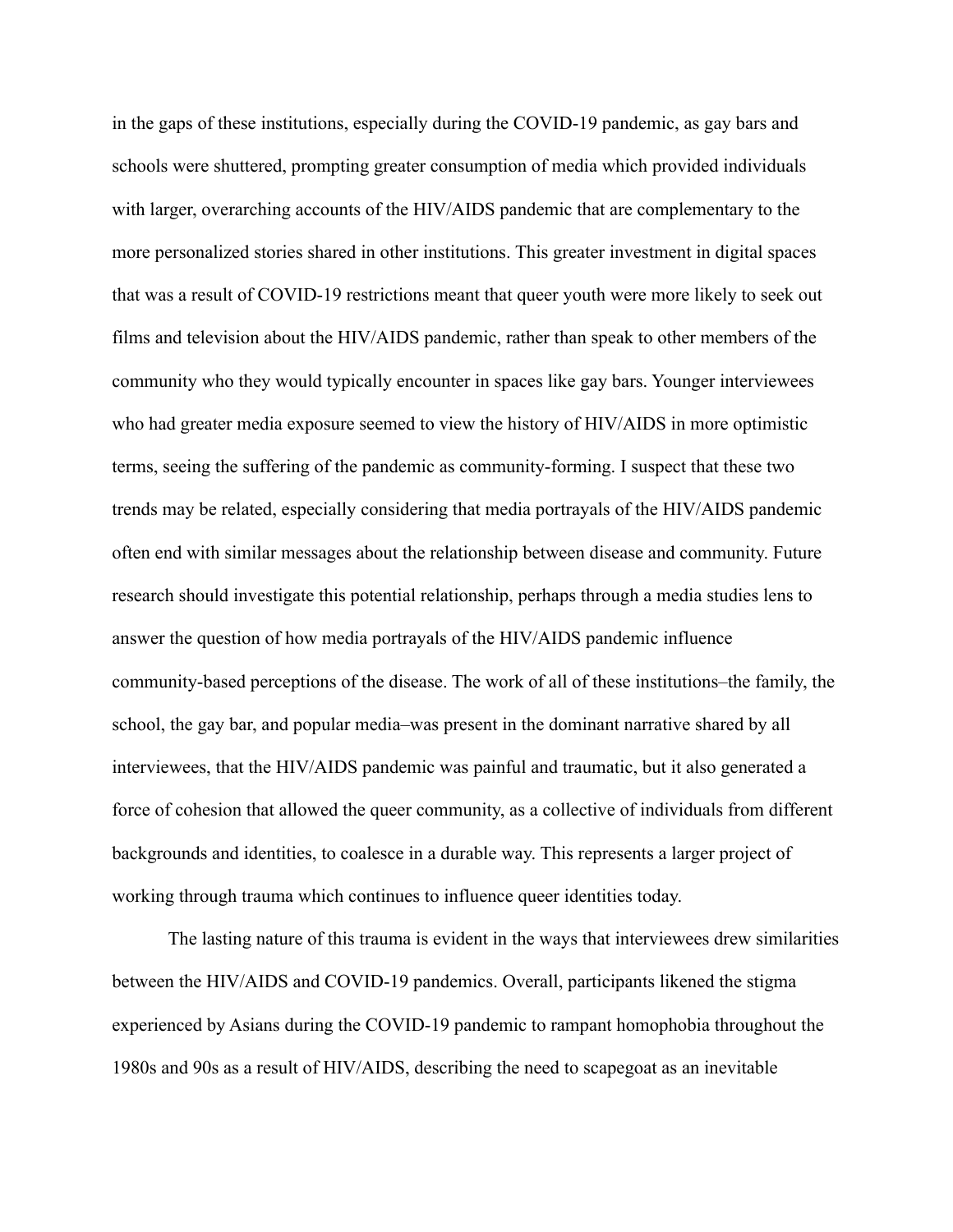outcome of public health crises. In the case of both pandemics, interviewees expressed greater investment in public health–just as the "solutions" to the HIV/AIDS pandemic, such as condom use and needle exchanges, were painted as simple and compulsory, so too were the public health measures of COVID-19, as participants all spoke in favor of mask mandates and social distancing. The ways in which these perceived similarities are used to justify the adoption of norms like masking and social distancing demonstrates the compulsion within queer institutions to mobilize trauma as the basis for community and survival, transforming shared narratives into group identities, forming the basis for collective action.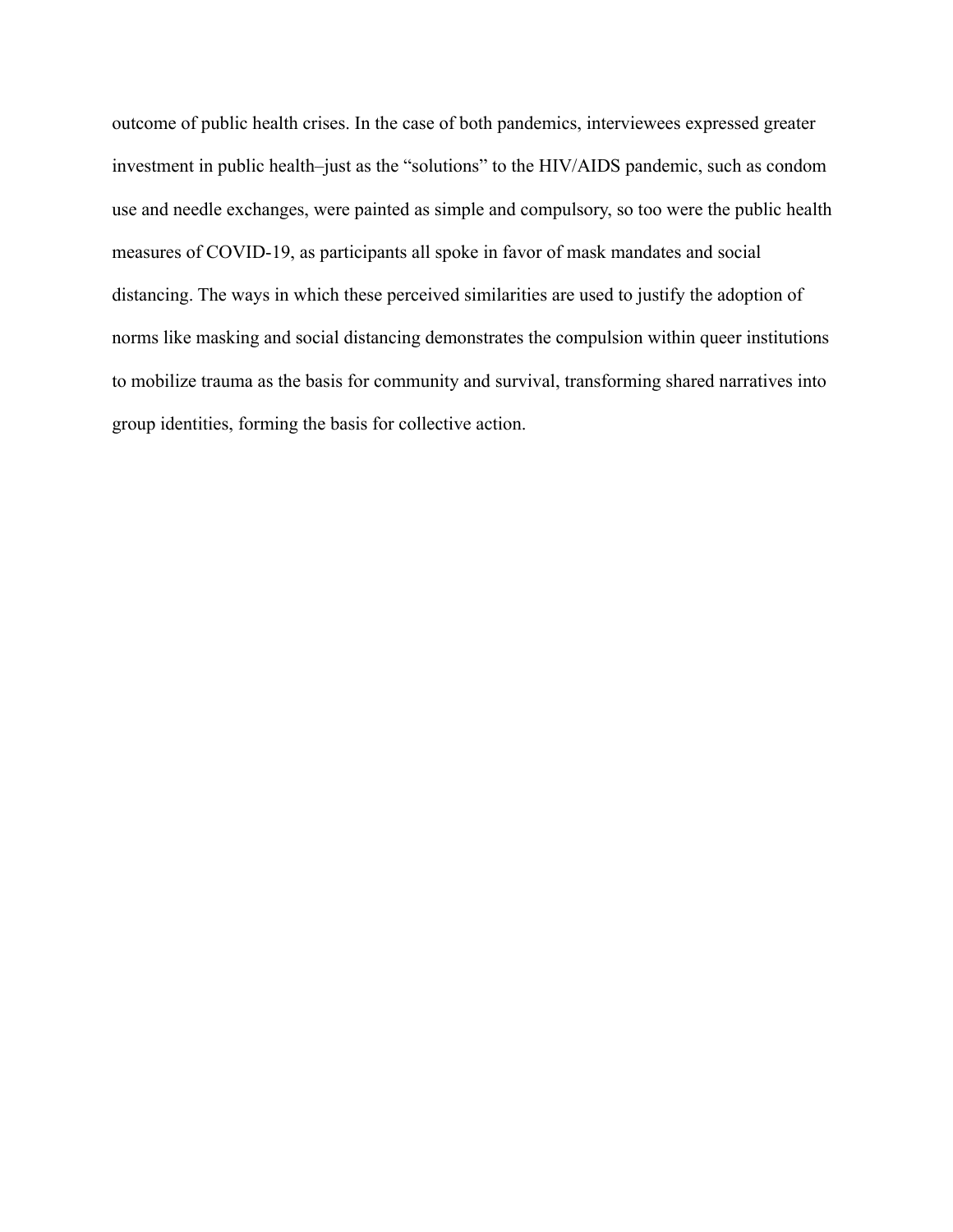#### REFERENCES

- Alexander, Jeffrey C., Ron Eyerman, Bernard Giesen, Neil J. Smelser, and Piotr Sztompka. 2004. *Toward a Theory of Cultural Trauma*. 1st ed. University of California Press.
- American Psychiatric Association. (1980). *Diagnostic and Statistical Manual of Mental Disorders* (3rd ed). Washington, DC.
- Bartrip, P. W. J., and Sandra Burman. 1983. *The Wounded Soldiers of Industry: Industrial Compensation Policy, 1833-1897*. Oxford [Oxfordshire] ; New York, N.Y: Oxford University Press.
- Bersani, L. 1987. "Is the Rectum a Grave?" *October* 43, 197–222.
- Bower, Kyle L., Denise C. Lewis, J. Maria Bermúdez, and Anneliese A. Singh. 2021. "Narratives of Generativity and Resilience among LGBT Older Adults: Leaving Positive Legacies despite Social Stigma and Collective Trauma." 68(2):230–51.
- Brown, L. S. 1995. "Not Outside the Range: One Feminist Perspective on Psychic Trauma." In C. Caruth (Ed.), *Trauma: Explorations in memory* 100–112
- Burstow, Bonnie. 2003. "Toward a Radical Understanding of Trauma and Trauma Work." *Violence Against Women* 9, no. 11:1293–1317.
- CDC. 1981. *Pneumocystis Pneumonia --- Los Angeles* Washington D.C.: CDC
- CDC. 1982. *Current Trends Update on Acquired Immune Deficiency Syndrome (AIDS) --United States.* Washington D.C.: CDC
- Cvetkovich, Ann. 2003. *An Archive of Feelings: Trauma, Sexuality, and Lesbian Public Cultures*. Durham, NC: Duke University Press.

Danieli, Y.1998. *International Handbook of Multigenerational Legacies of Trauma.* New York,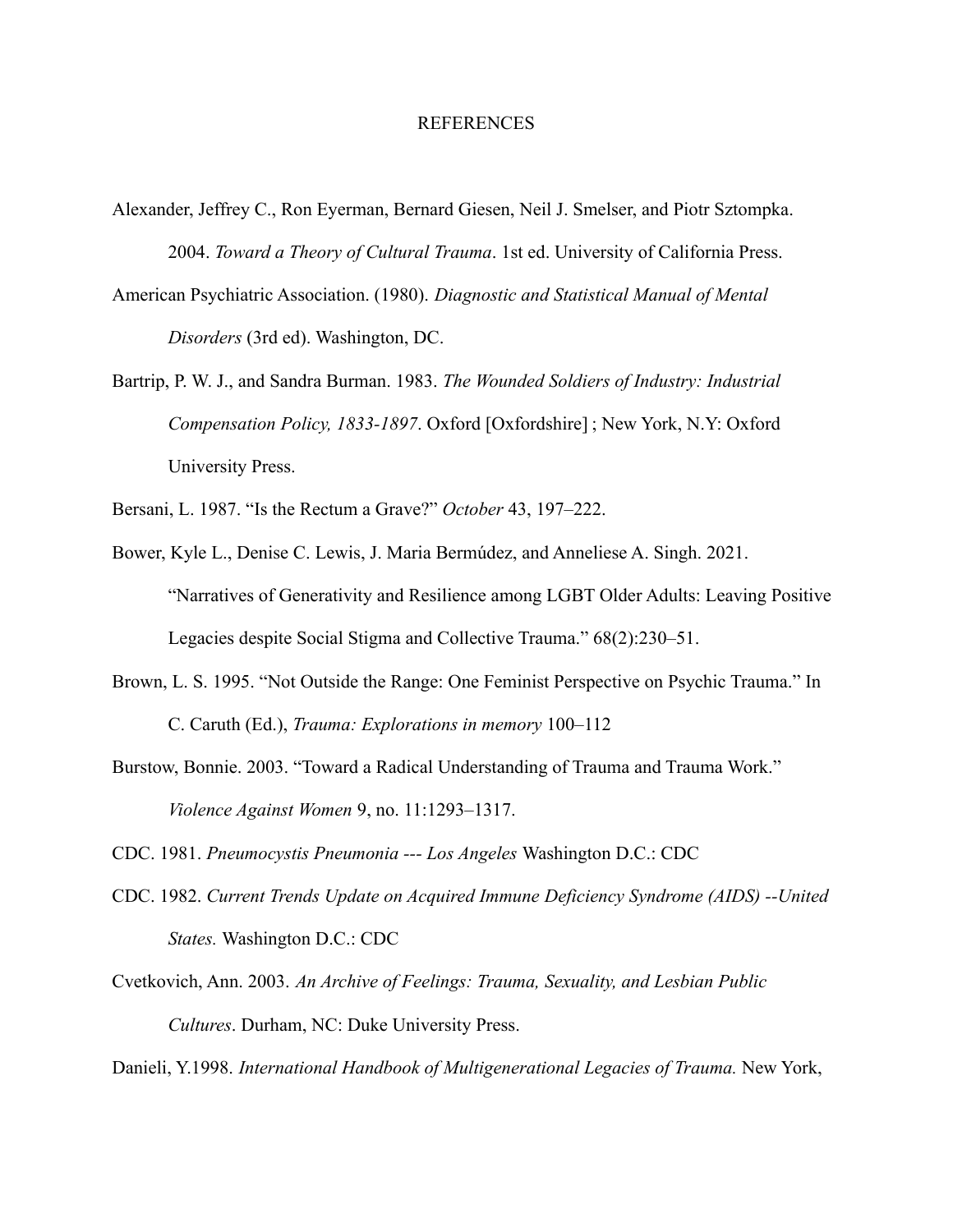New York: Plenum Press.

- Decoteau, Claire Laurier. 2008. "The Specter of AIDS: Testimonial Activism in the Aftermath of the Epidemic." *Sociological Theory* 26(3): 230–57.
- Demertzis, Nicolas, and Ron Eyerman. 2020. "COVID-19 as Cultural Trauma." *American Journal of Cultural Sociology* 8(3):428–50.
- Doorn, Niels van. 2013. "Treatment Is Prevention: HIV, Emergency and the Biopolitics of Viral Containment." *Cultural Studies* 27(6):901–32.
- Emlet, Charles A., and Lesley Harris. 2020. "Giving Back Is Receiving: The Role of Generativity in Successful Aging Among HIV-Positive Older Adults." 32(1–2):61–70.
- Epstein, S. G. 2000. "Democracy, Expertise, and AIDS Treatment Activism." In P. Brown (Ed.), *Perspectives in Medical Sociology* (3):609-625.
- Erikson, E. H. 1950. *Childhood and society*. New York, New York: Norton.
- Erikson, Kai. 1991. "Notes on Trauma and Community." *American Imago* 48(4):455–72
- Gaskins, S., and K. Brown. 1997. "Helping Others: A Response to HIV Disease." 8(3):35–39.
- Harrington, R. 2003. "On the tracks of trauma: railway spine reconsidered." *Social History of Medicine* 16(2):209-223.
- Hirsch, Marianne. 2012. *The Generation of Postmemory: Writing and Visual Culture After the Holocaust*. New York, New York: Columbia University Press.
- Kelly, Maura, Lubitow Amy, Matthew Town, and Amanda Mercier. 2020. "Collective Trauma in Queer Communities." 24(5):1522–43.

Kulka, Richard A., William E. Schlenger, John A. Fairbank, Richard L. Hough, B. Kathleen